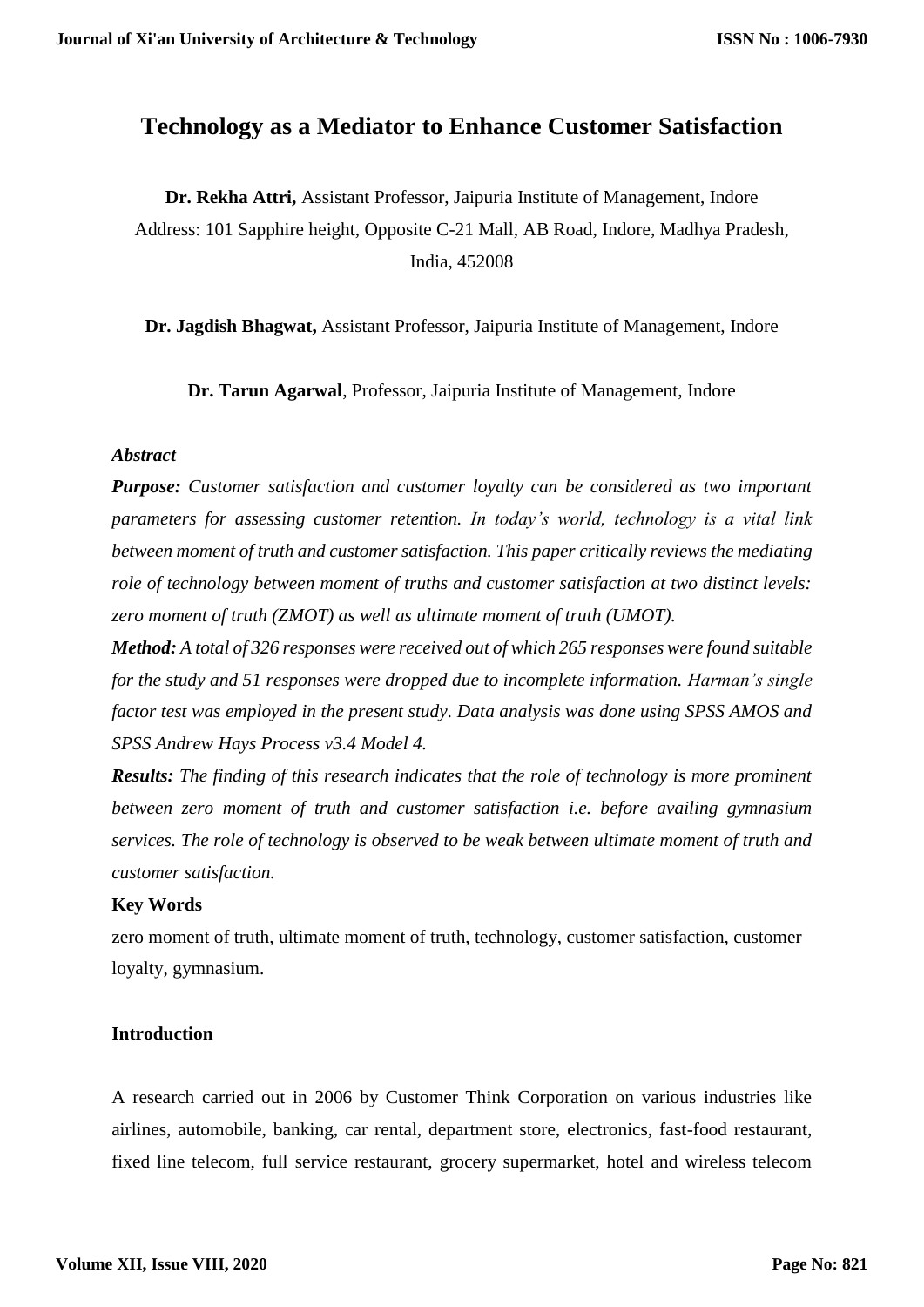industry, established that superior products or services and high quality interactions with people and systems were highly important as compared to lowest price or cost of ownership. Since even the customers of primarily product focused industries gave higher importance to high quality interactions, it is important for all organizations to work towards improving customer encounters if they wish to win the heart and wallet of the customers. Thus, in order to create a new or lasting source of competitive advantage companies need to manage customer experiences (Thompson, 2006).

The time period during which a customer has a direct interaction with the service is termed as service encounter (Shostack, 1985). These interactions are sometimes even referred to as moments of truth (Edvardsson, et al., 2000). Various moments of truth lay the foundation on which future customer expectations are built and therefore organizations need to carefully monitor the outcome of each moment of truth- whether good or bad and plan to deliver rich customer experiences. It has been stated that the micro aspects of service encounters with the customers are linked to the macro aspects of market share and general success of the firm. Therefore, it is in the interest of the organization to work towards having positive and delightful encounters with the customers (Vargo & Lusch , 2004).

The Indian healthcare sector is expected to reach Rs 19,56,920 crore (US\$ 280 billion) by 2020.With the rise in income levels, heightened awareness regarding healthy lifestyle and with increased precedence of lifestyle diseases, there is an increased emphasis on fitness and an exponential growth has been witnessed in the healthcare and fitness centers (IBEF, 2019). The Indian sports and fitness goods market was valued at US\$ 3,621 million in 2017 and is further projected to reach US\$ 6,054 Million by 2024, growing at a CAGR of 9.0% during 2019-2024. The rise in the awareness about personal health has prompted many to join health clubs, gymnasiums and actively participate in various sporting activities (Anon., 2019). Competition today is on the level of service delivery along with the product features and that is what gives any organization an edge over its competitors. Extensive inputs are required from an organization while attempting to build customer relationships and organizations need to proactively devise and implement their CRM strategies in order to set them apart from competition (Berndt, et al., 2004). In today's world, technology is a vital link between moment of truth and customer satisfaction. This paper critically reviews the mediating role of technology between moment of truths and customer satisfaction at two distinct levels: zero moment of truth (ZMOT) as well as ultimate moment of truth (UMOT).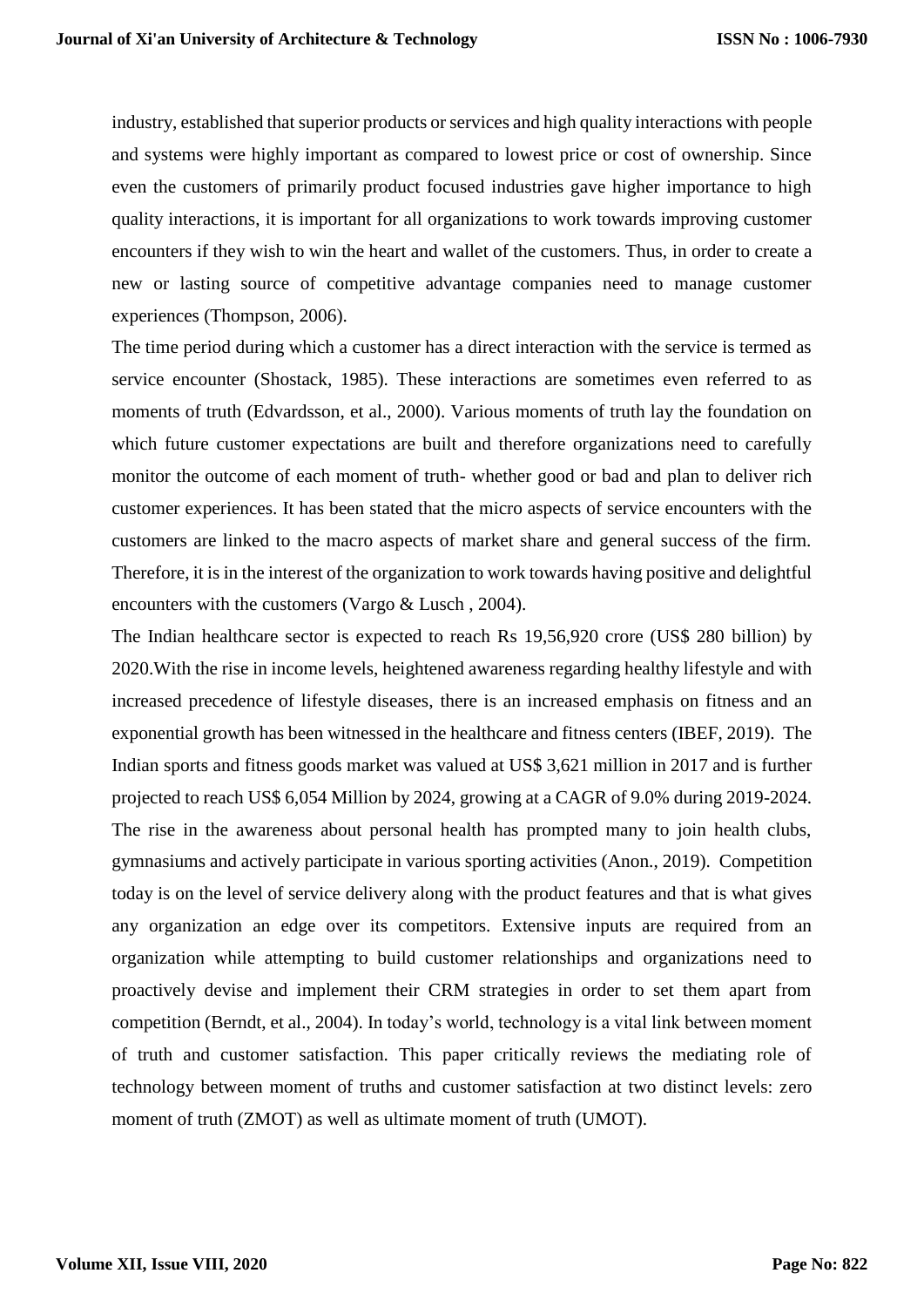#### **Literature Review**

Customers' experiences need to be orchestrated and companies try giving different clues to the customers from time to time so that they catch the customers' attention and prompt them to prefer their company over the competition. Since the total customer experience has gained a lot of importance in the present times, any clue that can be experienced or perceived by the customer therefore cannot be neglected. These clues could be experience clues (clues which can be experienced by sensory organs), mechanics clues (clues emitted by things) or humanics clues (clues emitted by humans) (Berry, et al., 2002a). It has however been argued that habitual customers might ignore many stimuli and therefore grabbing customers' attention can be very tricky (Underwood, et al., 2001).

Based on customer expectations, past experiences, competitive scenario and situational factors, the zone of tolerance for each customer varies and organizations need to be mindful towards meeting or even exceeding the customer expectations (Hultman, 2005). In order to be successful in delivering value to the customers, it is essential that realistic promises are made (also termed as External Marketing) and adhered to by the employees empowered to provide excellent service (also termed as Internal Marketing) during each encounter resulting in a moment of truth (also termed as Interactive Marketing). A series of positive encounters forms a stronger base of customer relationships resulting in an increased likelihood of relationship continuation. Negative encounters on the other hand result in a loss of trust, while few positive and some negative encounters might lead the customer getting confused and very susceptible to appeal of competitors (Bitner, 1995).

Understanding Moment of truth is particularly important for services because services are intangible, inconsistent and inseparable. For any industry offering a service or selling products with embedded service elements, there are moments wherein long term relationships between the organization and its customers can change significantly- either for better or for worse. Companies have often utilized the customer satisfaction scores and at times the Net Promoter Scores (NPS) to assess customers' experiences. Customer Experience Quality (EXQ) Scale has also been proposed by researchers owing to its predictive power to measure customer loyalty and recommendations in comparison to measuring just customer satisfaction using SERVQUAL scale. Customer experience is a resultant of the cognitive and affective assessments of his/her various encounters with the firm. Since this experience begins much before the occurrence of service encounters and continues much after the encounter is over, it was argued that SERVQUAL which measures merely perceptions versus expectations cannot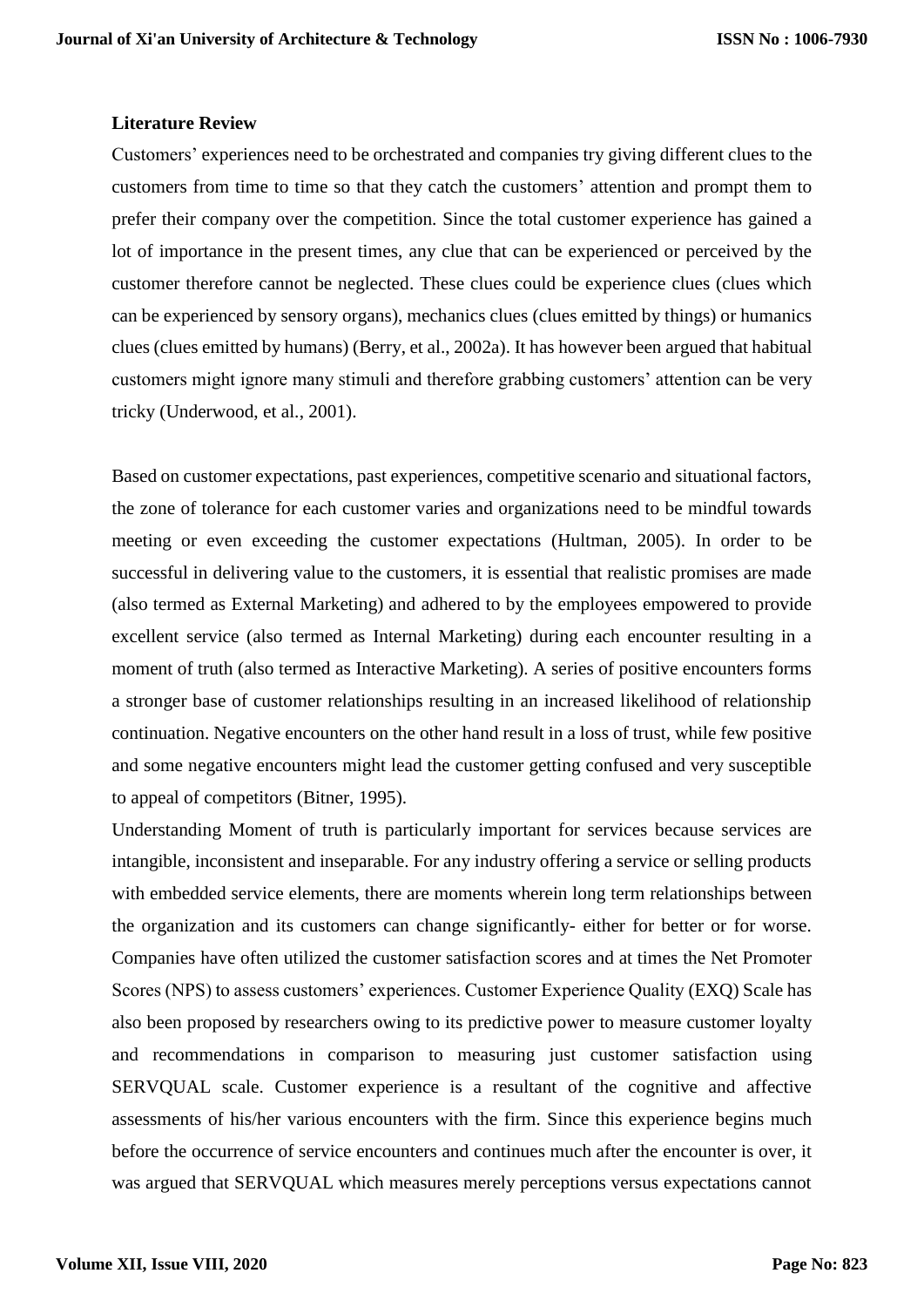accurately determine the customer experience and therefore measurement of customer experience of service quality needs to be carried out ( Klaus & Maklan, 2012).

Researchers have divided the moment of truth broadly into two parts. The first moment of truth is when, despite the clamour from competition, the product or service catches the attention of the customer and is able to communicate the benefits of the product or service effectively. The second moment of truth is when the product/service is consumed and thereby subject to evaluation by the consumer. The total customer experience is a combination of these two moments of truth (Löfgren, 2005) which ultimately defines how much a company would be able to satisfy and retain them. Although product/service benefits and attributes play crucial role in customer satisfaction, thereby leading to customer loyalty, the impact on customer satisfaction has been found to be significantly different in the first and second moment of truth (Lofgren, et al., 2008).

Present day customers inadvertently go for an online search of product features, reviews, feedback etc. even before searching for alternatives. This online search behavior of customers has been termed as "Zero Moment of Truth (ZMOT)" by Google in 2011. Companies focus on search engine optimization so that when the customer searches for a product or service category their product comes in the top few search results. The better and more specific the search results, the better is the customer experience. Companies also focus on providing all relevant information and details about their product as well as benefits in comparison to the competition to facilitate the decision making of the customer. The more engaging and enriching the experience of the customer during this search stage, the more is the satisfaction level in terms of information received (Inc.com, 2017).

It has been suggested that the customer experience at zero moment of truth leads to some amount of customer satisfaction. That is probably the reason why many organizations keep finding newer ways to reach out to customers or achieve Top of Mind Association (TOMA) so as to generate positive customer interaction at his/her need identification stage. The better the organization scores at this zero moment of truth in terms of ease of searching for information to satisfy customer needs and wants, the higher would be the satisfaction of the customer. This leads to following hypothesis:

# **H1: There is a positive association between Zero Moment of Truth (ZMOT) and Customer Satisfaction (CS)**

The point when a consumer takes a decision to purchase a particular brand has been termed as "First Moment of Truth (FMOT)" while when the customer actually uses the purchased product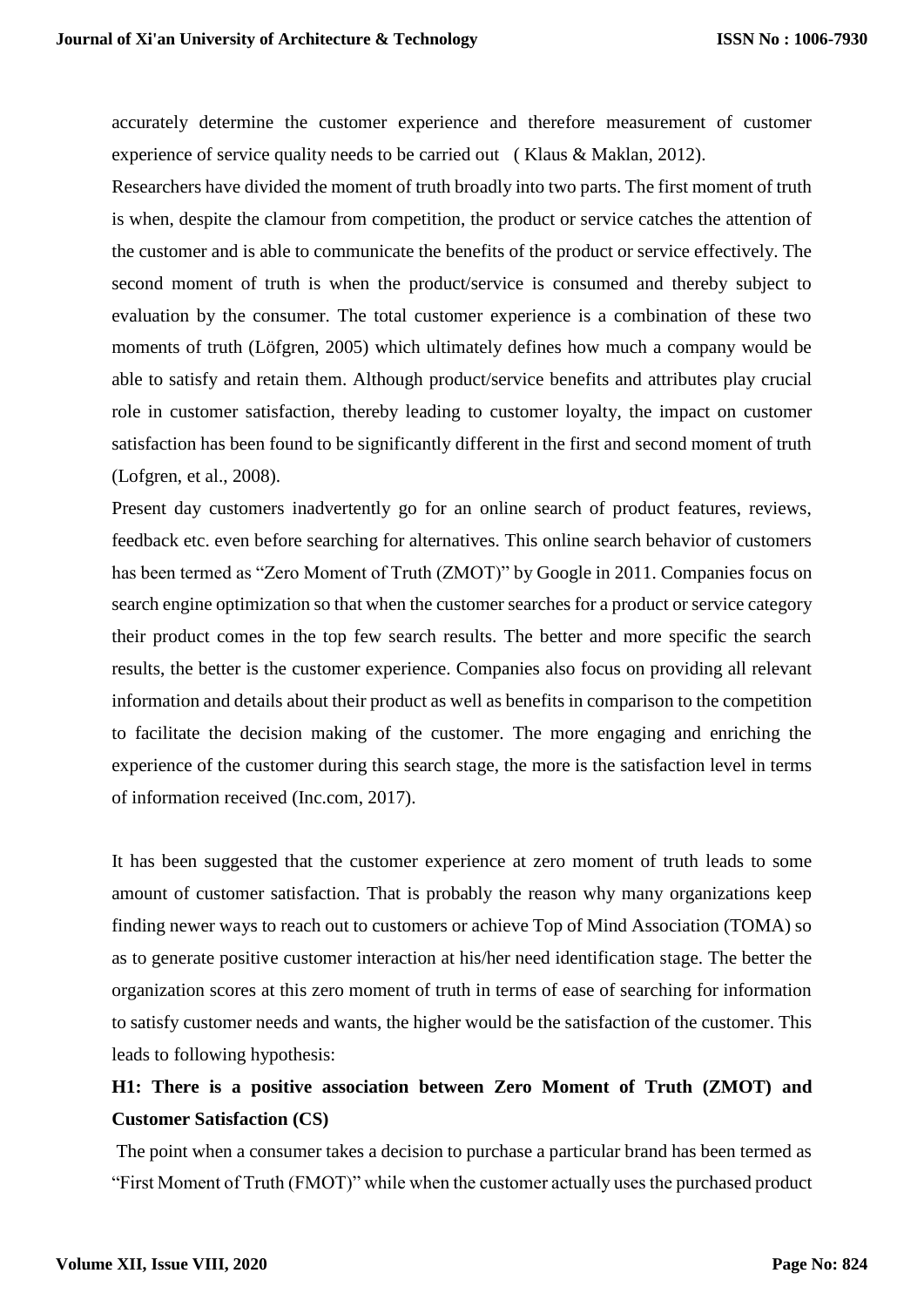has been termed as the "Second Moment of Truth (SMOT) by A.G. Lafley, the Chairman, President and CEO of Procter &Gamble in 2005 (Hyken, 2106). The decision to share experiences of the brand has been termed as the Third or Ultimate Moment of Truth (UMOT) (Moran, et al., 2014). User Generated Content (UGC) on social networking sites (SNS) give a reflection of brand experience by users to other customers. Since these contents are not created by organizations, there is more authenticity and credibility attached to the content as real experiences of the customer with the brand are shared (Moran, et al., 2014). Companies need to engage the customers at each moment of truth, especially during UMOT and for this they adopt the usage of mobile and web apps offering personalized experiences and immediacy of engagement thereby facilitating delightful consumer experiences (Muzellec & Raghallaigh, 2018). This leads to following hypothesis:

## **H2: There is a positive association between Ultimate Moment of Truth (UMOT) and Customer satisfaction (CS)**

Technology has become an enabler in customizing service offerings, helping recover from service failures thereby resulting in customer satisfaction. This infusion of technology has enabled both employees and customers in delivering and receiving goods/services. ATM machines, internet/mobile banking, online booking portals, E-commerce, click and mortar business models, customization of delivery schedules etc. are some technological interventions that have helped in delighting the customers through customization and flexibility. (Bitner, et al., 2000). Although technology has in many ways standardized the service delivery, still pure technology solutions can never replace the complex emotional connection between employee and customer during various frontline situations (Beaujean, et al., 2006).

The health and fitness industry has witnessed an increased promotion of physical Support required to get on to a fitness regimen is being increasingly accessed by individuals using the Mobile Fitness Applications (MFAs) on their smartphones. The basic presumption on which these MFAs work on is that fitness can be achieved through small and consistent actions that add up over time. Therefore, in the fast paced world where individuals are not able to follow a schedule to reach out for sports or any other fitness regimen, these applications remind the subscribers of their progress, the efforts required to reach desired goals and keep a track of varied things like the sleep quality, calories burnt, number of steps taken etc. The participants are also encouraged to share their progress with others in the social forum using the same application. This also serves to keep the participants motivated to keep on achieving their set targets although they are following the fitness regimen solo (Darin, et al., 2015).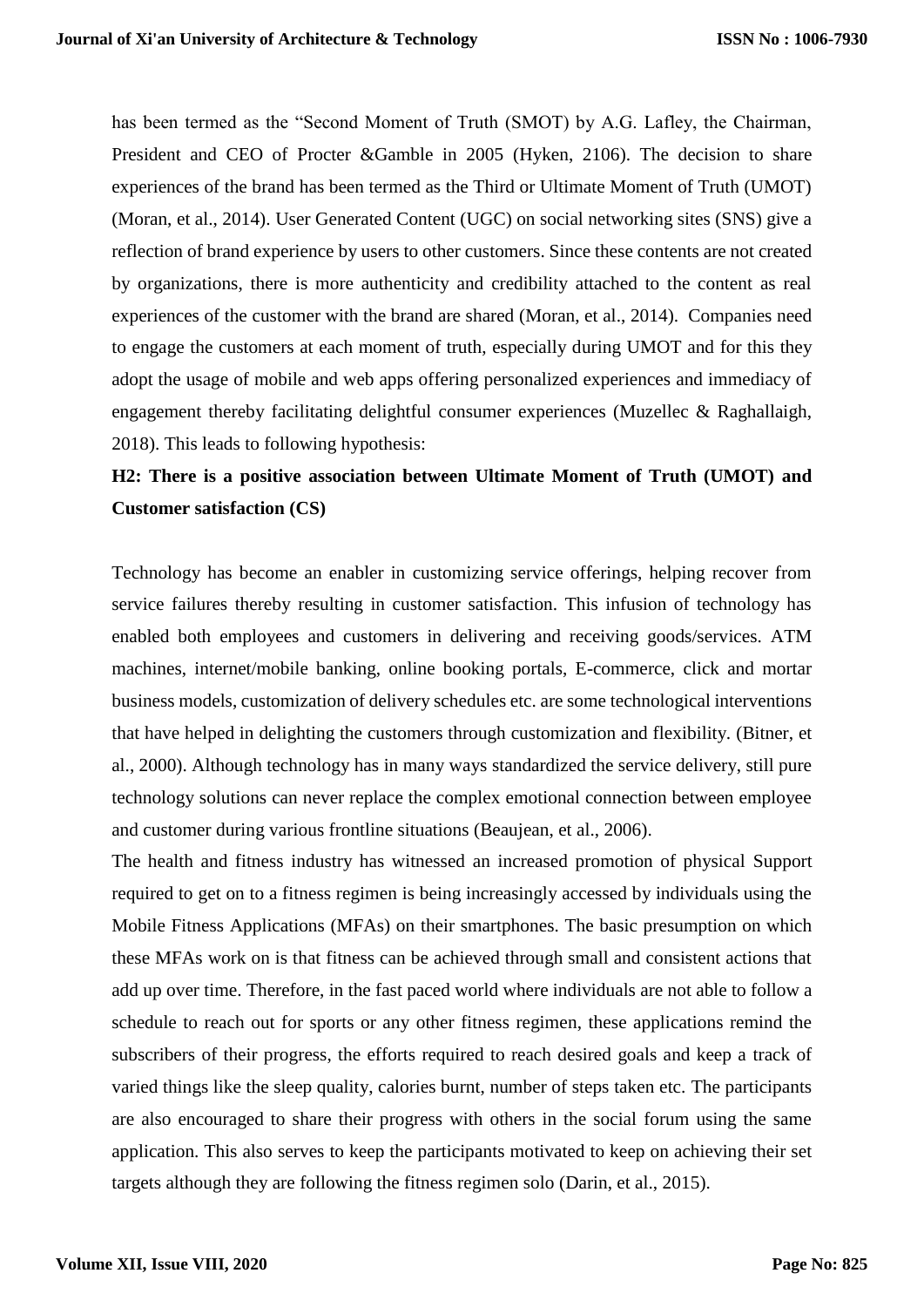Many mobile applications on fitness use the concept of gamification which makes fitness activities fun by focusing on competition and individual user's interactions with the group. Physical activities get significantly enhanced as compared to exercising alone. Furthermore, the physical activities have been found to be positively correlated with the number of messages exchanged between the participants (Chen & Pu, 2014). Sharing of fitness data with members belonging to social networks of the application adds to the motivation of following the fitness routine. However, many users are apprehensive of sharing their personal images or their fitness progress owing to the privacy concerns (Gui, et al., 2017).

Although wearable fitness trackers have gained a lot of acceptance and popularity amongst consumers desiring higher health and fitness levels, there is little evidence to support the user engagement and long term motivation of the customers. Over a period of time, in many cases the usage of mobile fitness applications decreases, as these mobile fitness applications do not motivate enough to follow a fitness routine. (Asimakopoulos, et al., 2017).

With more and more usage of technology in the fitness industry, there has been a surge in the usage of technology by gymnasiums and fitness centers. There is little evidence however to substantiate that technology plays a significant role to enhance the user experience with a gymnasium thereby leading to satisfaction. It has been observed that, of late, many gymnasiums are using technology to acquire and retain customers. Besides the usage of traditional media for mass communications, a number of gymnasiums today are utilizing technological platforms like mobile marketing and social media marketing to create awareness and also to attract customers with lucrative offers of memberships. Once a customer starts using the services at a gymnasium, technology is used to track the regularity of the customer, the change in body profile, like muscle mass, fat and water percentage and the basal metabolic rate. Many gymnasiums are maintaining customer relationships by sharing nutritional facts over mobile and even encourage the customers of their gymnasium to participate beyond regular exercise routine in various activities like outdoor sporting activities, walkathons or simply running with other members. The members are encouraged by the gymnasium to share their participation in various fitness activities with their family and friend circle by posting the photographs on their social media profiles as well as on the social media platform of the gymnasium. Members are also encouraged to share their before-after photographs on social media platforms and tag the gymnasium. Many gymnasiums, besides having members subscribing to the physical gymnasium facilities, have online classes where celebrities and prominent fitness trainers deliver live online fitness sessions and the participants can work-out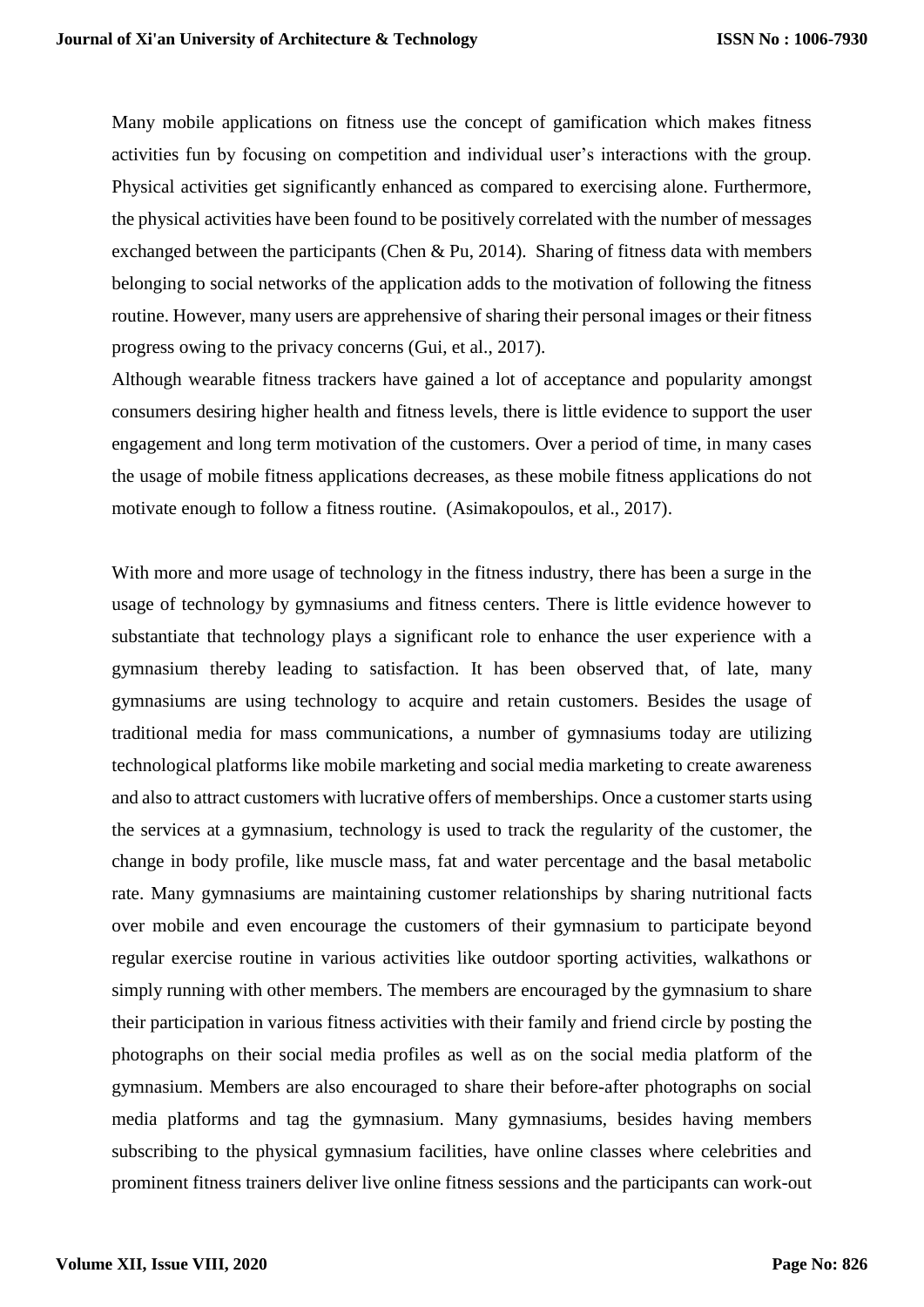along with them and also track their activity level on the energy meter available for every device. Technology therefore is being increasingly used by the gymnasiums to connect with the customers and provide better services. However, there is no evidence to substantiate the role of technology on customer satisfaction during various moments of truth. This prompted us to frame the following hypothesis:

# **H3: The association between Zero Moment of Truth (ZMOT) and Customer satisfaction (CS)is mediated by Technology (T1)**

# **H4: The association between Ultimate moment of Truth (UMOT) and Customer Satisfaction (CS) is mediated by Technology (T2)**

Sarpong (2016) opined that unique challenges encountered during service delivery and the way they are handled, creates moments of truth. Service flexibility and service recovery are some factors which generates customer experiences and moment of truth. It not only builds customer satisfaction but also results in future customer decision making (Khan & Garg, 2015). There are multiple attributes which contribute for generating moment of truth like; flexibility, proactivity, risk perception, interpersonal skills and service recovery. Among multiple factors, moment of truth and peace of mind are most important in generating customer satisfaction and loyalty. In fact, moment of truth generated positive word of mouth communication by the customers. (Klaus, 2012). Provision of high quality services to customers is instrumental in attracting them to the organization and also forms the basis for customer satisfaction owing to which they keep coming back to the organization and exhibit loyalty (Yee, et al., 2010). The customer satisfaction in fitness centres have been found to lead to citizenship behaviours of the customers in the form of customer feedback and advocacy (Chiu, et al., 2015). A positive impact of customer satisfaction has been seen on the recommendations given, repurchase intention and increase in frequency of visits to the fitness centres (Ferrand, et al., 2010). It has also been pointed out that even if the customer is satisfied with the gymnasium facilities and services, he/she might not renew the membership and recommend the gymnasium to others (Hellier, et al., 2003). This leads to the following hypothesis:

# **H5: There is a positive association between Customer Satisfaction (CS) and Customer Loyalty (CL)**

The conceptual model therefore developed for the study (Figure 1) is as follows: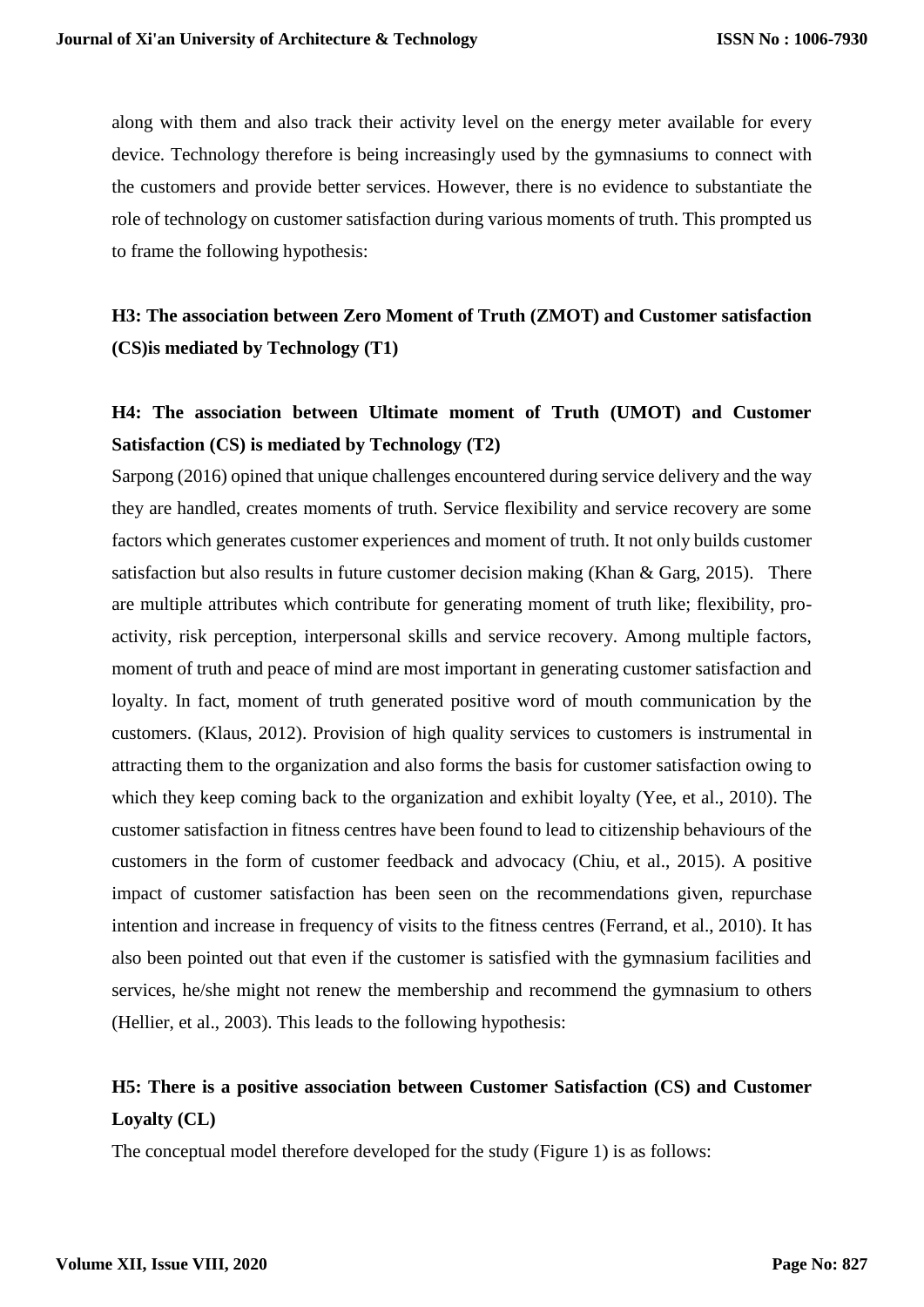Figure 1: Conceptual Model



# **Research Methodology Sample and Study Procedure**

A pilot study on the research instrument developed was carried out on a sample of 65 respondents. The analysis of sample data showed positive and encouraging results, which were in line with the conceptual model. So, a larger study was carried out and sample was collected from various cities of India like Mumbai, Pune, Delhi-NCR, Bangalore, Kolkata, Indore, Jaipur, Lucknow, Hyderabad and Chennai and from various other tier II cities to cover all parts of India i.e. east, west, north, south and central regions. Data was collected using online and physical survey forms. A total of 326 responses were received out of which 265 responses were found suitable for the study and 51 responses were dropped due to incomplete information. The response rate was observed to be 81.28 %.

## **Measures**

## *Zero Moment of Truth (ZMOT)*

The study used three items developed by (Sarpong, 2016) for the measurement of Zero Moment of Truth (ZMOT) with minor modifications for this survey. Items like "My enquiry call for Gymnasium options was responded to my satisfaction", "I was provided with information about different fitness plans during my visit to Gymnasium for inquiry" and "I was warmly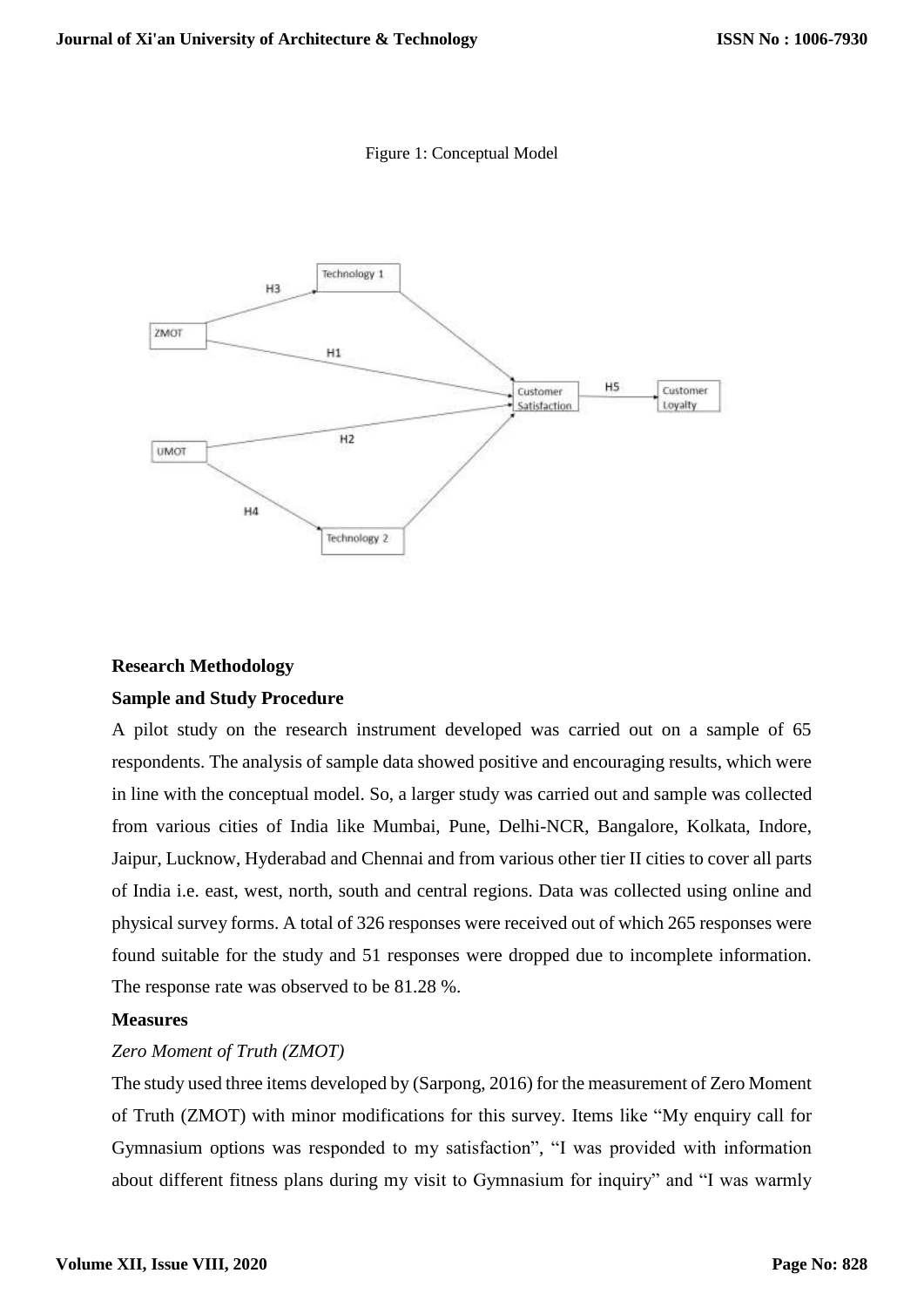greeted at the reception of gymnasium during my first visit" were used for measurement of Zero Moment of Truth (ZMOT).

### *Technology 1 (T1)*

The Four items for measurement of Technology 1 were taken from instruments developed by Chen et al. (Chen, et al., 2012), George & Kumar (George & Kumar, 2014), Zarei (Zarei, 2010), Santos (Santos, 2003) and Nuseir et al. (Nuseir, et al., 2010) with minor modifications for his research. Four items like "Gymnasium website provides sufficient information", "Gymnasium website provided testimonials of users" and "Gymnasium website was easy to navigate" and "Gymnasium website design is attractive" were used to measure role of technology.

### *Ultimate Moment of truth (UMOT)*

The three items for UMOT were adopted from scales developed by Al-alak and Alnawas (Alalak, 2010) and Klaus and Maklan ( Klaus & Maklan, 2012) with minor modifications for the present study. Items like "Gymnasium employee will provide better service in the future", "Gymnasium addressed to my problems when things went wrong" and "I will encourage friends and relatives to use this Gymnasium services" were included to measure UMOT.

## *Technology 2 (T2)*

Technology at this stage (T2) was measured using items from research carried out by George and Kumar (George & Kumar, 2014), Chen et al. (Chen, et al., 2012), Zarei (Zarei, 2010), Nuseir et al. (Nuseir, et al., 2010) and Santos (Santos, 2003). It included items like "Gymnasium encourages me to post my progress on their website", Gymnasium website recommends me proper diet plan using my fitness data", "Gymnasium uses technology to update me about upcoming fitness events/challenges", "Reports through gadgets help me monitor my progress" and "Gymnasium uses technology to update me about upcoming fitness events/challenges".

## *Customer Satisfaction (CS)*

Customer satisfaction was measured using Five items from the instruments developed by Tabaku & Kruja (Tabaku & Kruja, 2019) Klaus & Maklan (Klaus, 2012), Al-alak & Alnawas (Al-alak, 2010), Dagger et al. (Dagger, et al., 2007), Oliver et.al. (Oliver, et al., 1997) and Hubbert et al. (Hubbert, A. R., et al., 1995) with minor modifications. Items like "My feelings towards gymnasium are very positive", "I'm very satisfied with this Gymnasium as compared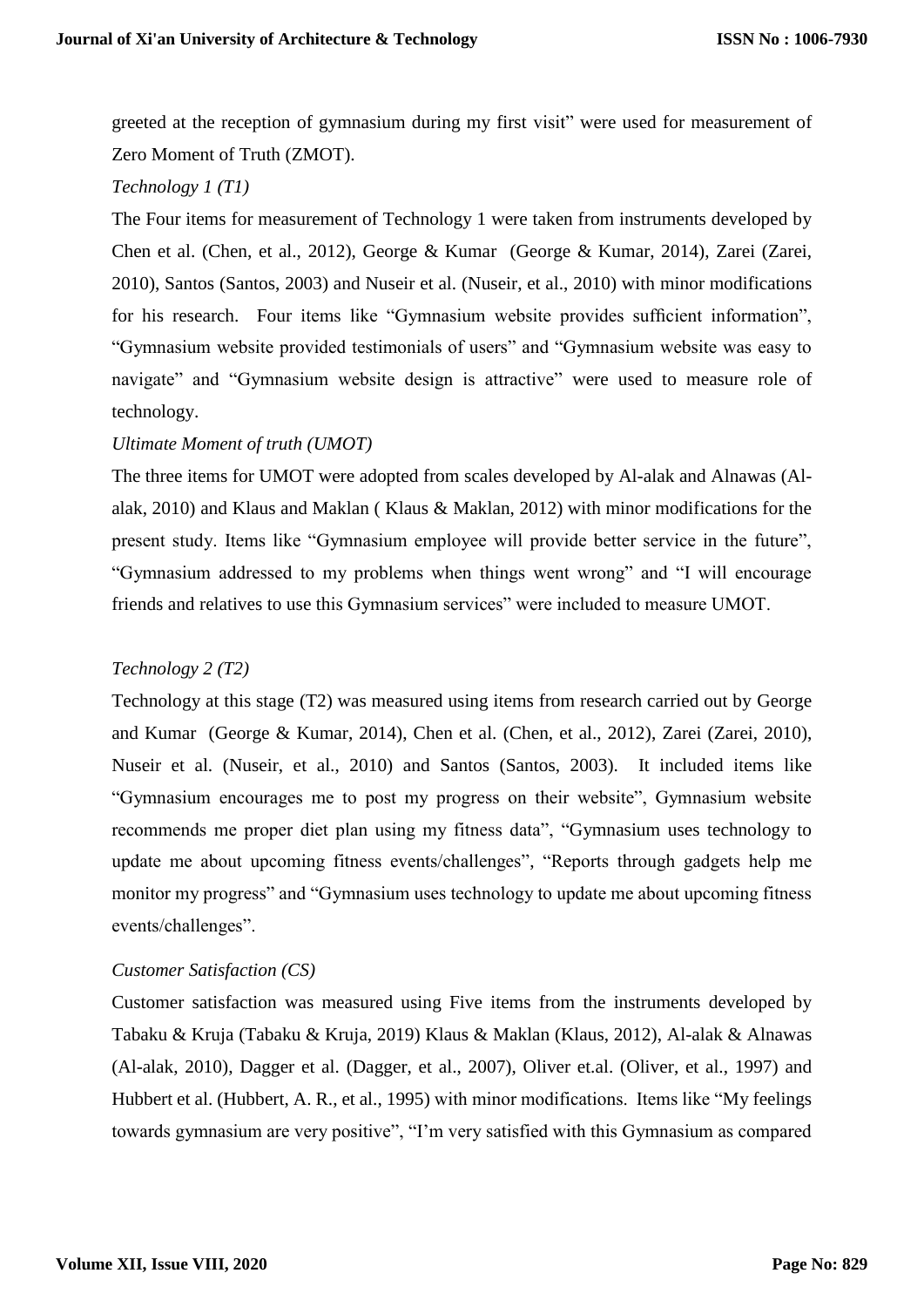to other gymnasiums" and "I am happy with my decision to join this gymnasium" etc. were used for measurement of Customer Satisfaction (CS).

*Customer Loyalty (CL)*

Customer Loyalty was measured using four items developed by Tabaku & Kruja (Tabaku & Kruja, 2019) , Pee et al. (Pee, et al., 2019), Wang et al. (Wang, et al., 2017), Khalifa & Liu (Khalifa & Liu, 2007), Hennig-Thurau et al. (Hennig-Thurau, et al., 2006), Parasuraman et al. (Parasuraman, et al., 2005), Oliver (Oliver, 1999) and Zeithaml et al. (Zeithaml, et al., 1996). Minor modification in the items was done suitability of this study. Customer Loyalty (CL) items included items like "I will continue using this gymnasium next year as well" or "I will recommend this Gymnasium to others". All items in the instrument were presented on a Five point Likert scale ranging from Strongly Disagree (1) to Strongly Agree (5). The details of the attributes studied for the research are presented in Table 1.

| S.             |    | <b>Attribute</b>                           | <b>Items</b>   | <b>Adopted from</b>                     |
|----------------|----|--------------------------------------------|----------------|-----------------------------------------|
| No.            |    |                                            |                |                                         |
| $\mathbf{1}$   |    | <b>ZMOT</b>                                | 3              |                                         |
|                | 1. | My enquiry call for Gymnasium options      |                |                                         |
|                |    | was responded to my satisfaction.          |                | Sarpong Sam (2016).                     |
|                | 2. | I was provided with information about      |                |                                         |
|                |    | different fitness plans during my visit to |                |                                         |
|                |    | Gymnasium for inquiry.                     |                |                                         |
|                | 3. | I was warmly greeted at the reception of   |                |                                         |
|                |    | gymnasium during my first visit            |                |                                         |
| $\overline{2}$ |    | <b>Technology 1</b>                        | $\overline{4}$ | Chen, Rai-Fu; Hsiao, Ju-Ling and        |
|                | 1. | Gymnasium website provides sufficient      |                | Hwang, Hsin-Ginn (2012); George,        |
|                |    | information.                               |                | Ajimon; Gireesh Kumar, G. S. (2014);    |
|                | 2. | Gymnasium website provided                 |                | Zarei S (2010); Santos J (2003); Nuseir |
|                |    | testimonials of users.                     |                | MT, Akroush MN, Mahadin BK,             |
|                | 3. | Gymnasium website was easy to              |                | Bataineh AQ (2010).                     |
|                |    | navigate                                   |                |                                         |
|                | 4. | Gymnasium website design is attractive     |                |                                         |

**Table 1: Moment of Truth Study Attributes**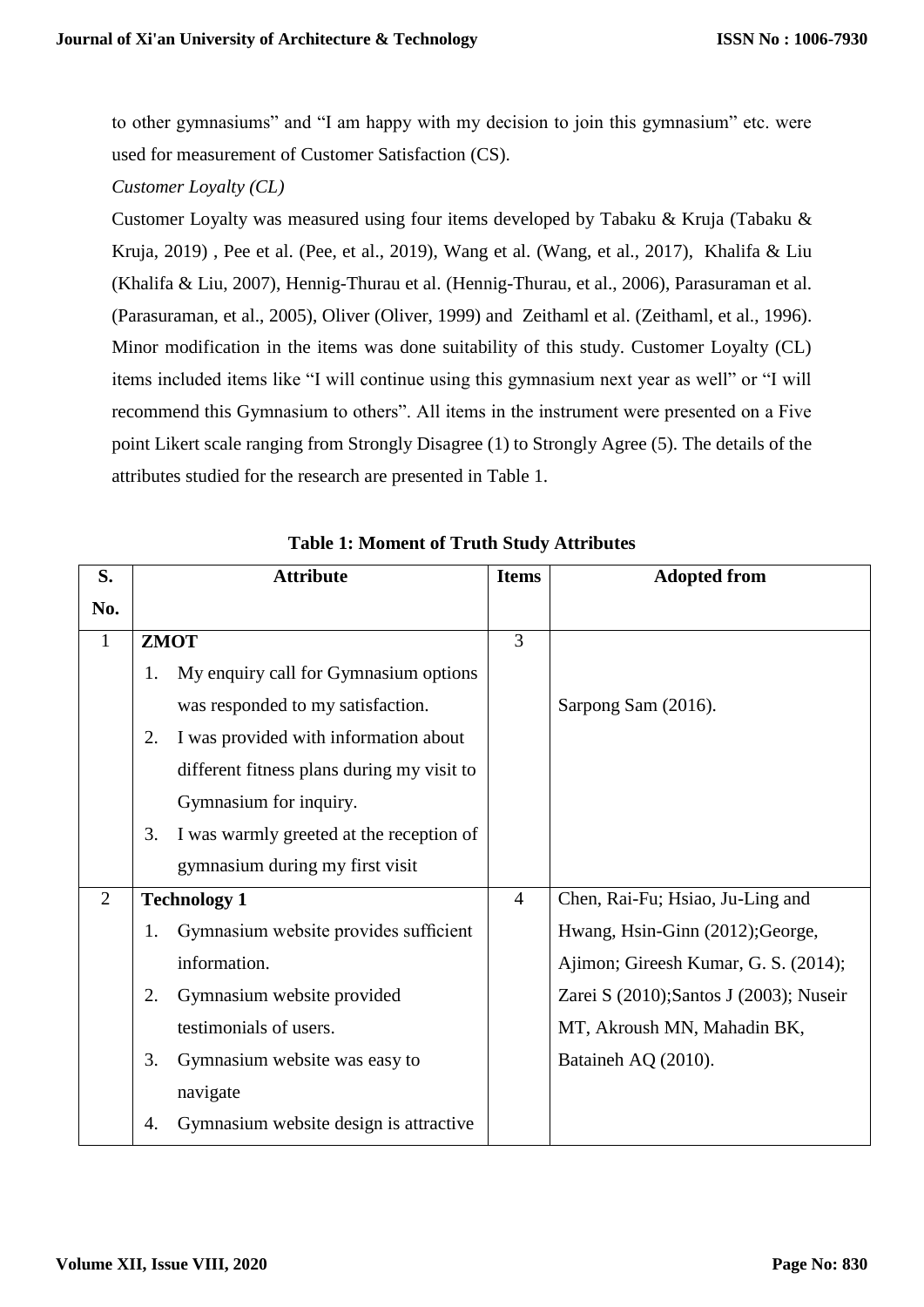| 3              | <b>UMOT</b>                                     |                | Al-alak, Basheer. A.M. and Alnawas,     |
|----------------|-------------------------------------------------|----------------|-----------------------------------------|
|                | Gymnasium employee will provide<br>1.           |                | Ibrahim, A.M. (2010); Klaus, P. &       |
|                | better service in the future.                   |                | Maklan, S. (2012).                      |
|                | Gymnasium addressed to my problems<br>2.        |                |                                         |
|                | when things went wrong.                         |                |                                         |
|                | I will encourage friends and relatives to<br>3. |                |                                         |
|                | use this Gymnasium services.                    |                |                                         |
| $\overline{4}$ | <b>Technology 2</b>                             | 5              | Chen, Rai-Fu; Hsiao, Ju-Ling and        |
|                | Gymnasium encourages me to post my<br>1.        |                | Hwang, Hsin-Ginn (2012); George,        |
|                | progress on their website.                      |                | Ajimon; Gireesh Kumar, G. S. (2014);    |
|                | Gymnasium website recommends me<br>2.           |                | Zarei S (2010); Santos J (2003); Nuseir |
|                | proper diet plan using my fitness data.         |                | MT, Akroush MN, Mahadin BK,             |
|                | Gymnasium offers me incentives like<br>3.       |                | Bataineh AQ (2010).                     |
|                | discount coupons, extension of                  |                |                                         |
|                | membership etc. for my online reviews.          |                |                                         |
|                | Reports through gadgets help me<br>4.           |                |                                         |
|                | monitor my progress.                            |                |                                         |
|                | Gymnasium uses technology to update<br>5.       |                |                                         |
|                | me about upcoming fitness                       |                |                                         |
|                | events/challenges.                              |                |                                         |
| 5              | <b>Customer Satisfaction</b>                    | 5              | Al-alak, Basheer. A.M. and Alnawas,     |
|                | My feelings towards gymnasium are               |                | Ibrahim, A.M. (2010); Dagger, T.,       |
|                | very positive.                                  |                | Sweeney, J. & Johnson, L. (2007);       |
|                | I'm very satisfied with this Gymnasium<br>2.    |                | Tabaku, Elvira and Kruja Drita (2019);  |
|                | as compared to other gymnasiums.                |                | Hubbert, A. R., Garcia Sehorn, A. &     |
|                | I feel motivated to come to gymnasium.<br>3.    |                | Brown, S. W. (1995); Oliver et. al.     |
|                | I am happy with my decision to join this<br>4.  |                | (1997); Klaus, Philipp and Maklan Stan  |
|                | gymnasium.                                      |                | (2012).                                 |
|                | The service offered at this gymnasium<br>5.     |                |                                         |
|                | meets my expectations.                          |                |                                         |
| 6              | <b>Customer Loyalty</b>                         | $\overline{4}$ | Tabaku, Elvira and Kruja Drita (2019).  |
|                | I will continue using this gymnasium<br>1.      |                | Pee, LG; Jiang, JJ and Klein G and      |
|                | next year as well.                              |                | (2019); Oliver, R. L. (1999); Khalifa,  |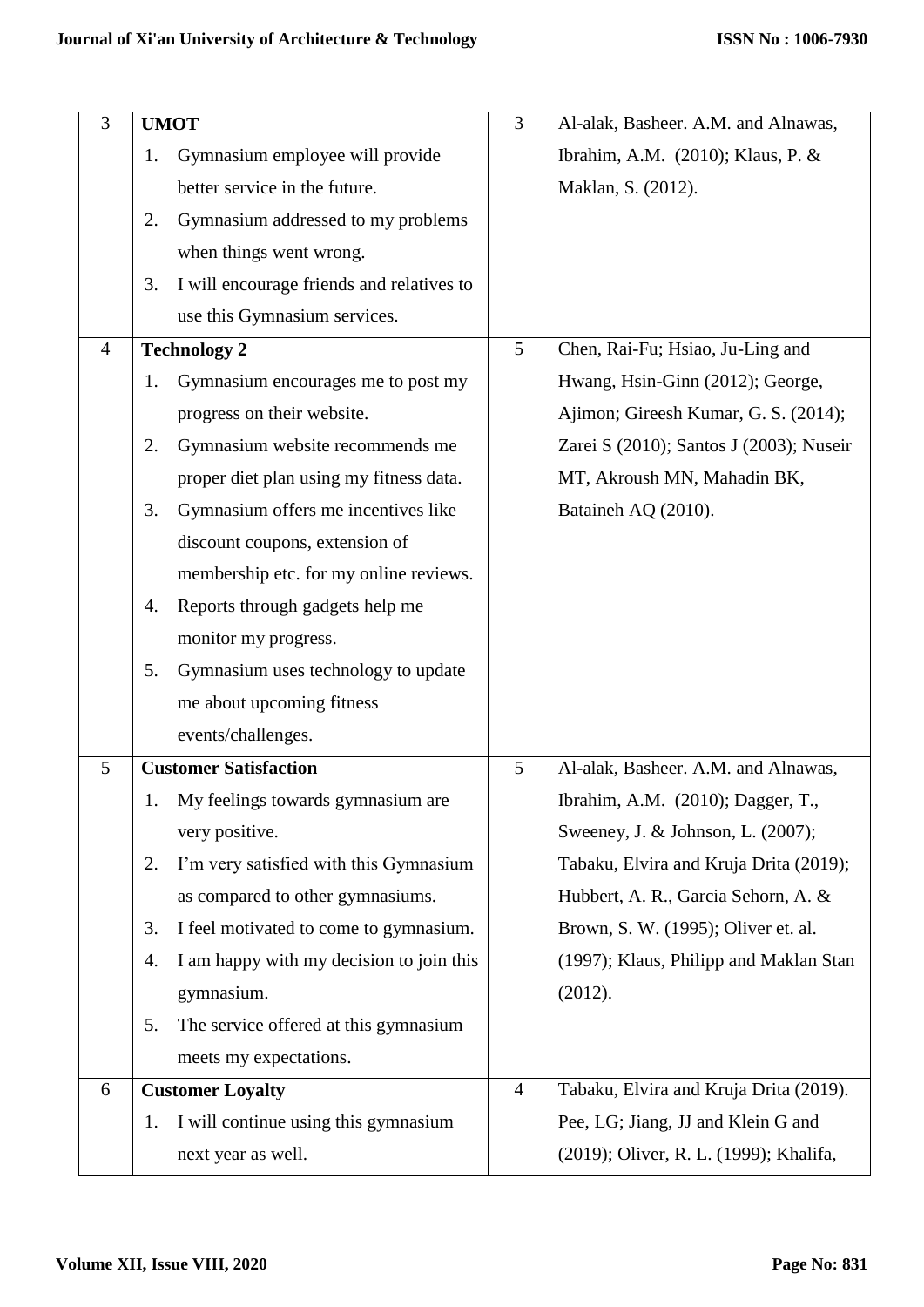|    | 2. I will recommend this Gymnasium to      | M., & Liu, V. (2007); Wang, Ze; Singh, |
|----|--------------------------------------------|----------------------------------------|
|    | others.                                    | Surendra N.; Mishra, Sanjay; Ambrose,  |
| 3. | If the Gymnasium raise the price of my     | Maureen and Biernat, Monica (2017);    |
|    | fitness plan, I would still continue to be | Hennig-Thurau, T.; Groth, M.; Paul, M. |
|    | a member of this Gymnasium.                | and Gremler, D. D. (2006); Zeithaml,   |
| 4. | If another gymnasium offers similar        | V.; Berry, L. and Parasuraman, A.      |
|    | services, I would still prefer this        | (1996); Parasuraman, A., Zeithaml, V.  |
|    | gymnasium.                                 | & Malhotra, A. (2005).                 |
|    |                                            |                                        |

Source: Prepared by authors from literature review

#### *Control Variables*

Demographic variables like Age, Gender, Marital Status, Income, Reason for Joining Gymnasium, Distance from Gymnasium etc. were controlled by randomisation in the present study and are presented in Table 2.

| Gender       | Age             | <b>Marital Status</b> | <b>Annual</b> | <b>Reason for Joining</b> | <b>Distance from</b> |
|--------------|-----------------|-----------------------|---------------|---------------------------|----------------------|
|              |                 |                       | <b>Income</b> | Gymnasium                 | Gymnasium            |
| Males<br>$=$ | Below 20        | $Married = 104$       | Less than 5   | As new year Resolution    | Within one Kilometer |
| 139,         | Years $= 16$    | Single<br>$= 161$     | Lac = $116$   | $= 9$                     | $= 94$               |
| Females $=$  |                 |                       |               |                           |                      |
| 126          | $21 - 30$ years |                       | 5 - 10 Lac    | <b>Body Building</b>      | $1 - 3$ Kilometers   |
|              | $= 221$         |                       | $= 137$       | $= 46$                    | $= 109$              |
|              |                 |                       |               |                           |                      |
|              | $30-35$ years = |                       | Above 10 Lac  | Managing Lifestyle        | More than three      |
|              | 09              |                       | $= 12$        | Diseases<br>$=16$         | Kilometers<br>$= 62$ |
|              |                 |                       |               |                           |                      |
|              | Above 35        |                       |               | <b>Healthy Living</b>     |                      |
|              | $Years = 19$    |                       |               | $= 117$                   |                      |
|              |                 |                       |               |                           |                      |
|              |                 |                       |               | Weight Loss               |                      |
|              |                 |                       |               | $= 77$                    |                      |

## **Table 2: Demographic details of respondents**

Source: Results compiled by authors from data analysis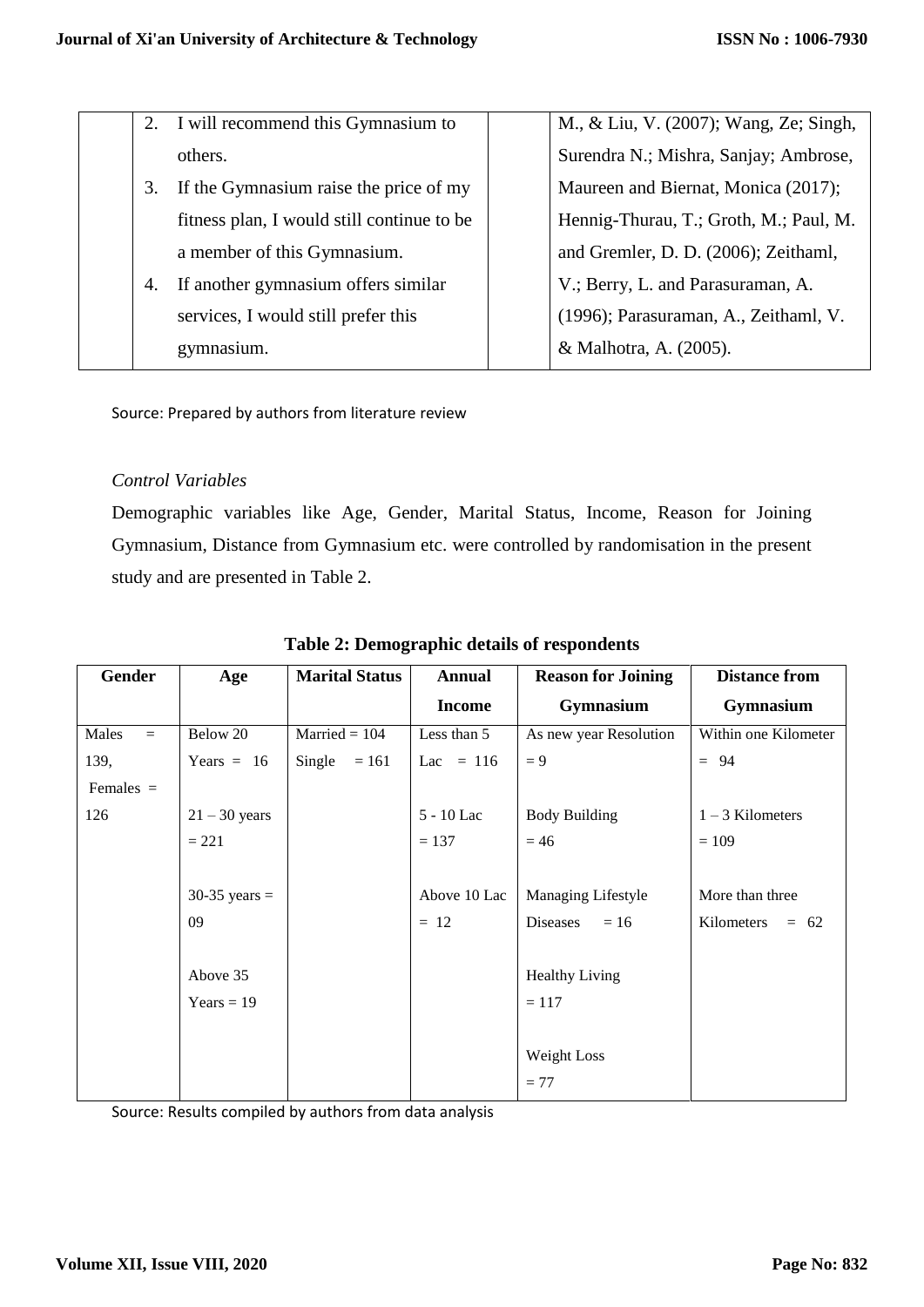## **Data Analysis & Interpretation**

### *Common Method Variance*

To overcome common method variance problem among variables, Harman's single factor test was employed in the present study (Podsakoff, et al., 2003). Since the first factor accounted for 38.03 percent of the total variance extracted, the concern for Common Method Variance (CMV) was overruled as the problem of CMV is present when one general factor accounts for more than 50 % variance.

## *Validity and Reliability*

The mean, standard deviation and correlation details are presented in Table 3(a) and Table 3(b) for ZMOT and UMOT models respectively.

| <b>Variable</b>                                                                                         | <b>Mean</b> | <b>SD</b> |         | $\overline{2}$ | 3        | 4        | 5        | 6       |
|---------------------------------------------------------------------------------------------------------|-------------|-----------|---------|----------------|----------|----------|----------|---------|
| $1. \text{Age}$                                                                                         | 24.92       | 9.03      |         |                |          |          |          |         |
| 2. Gender                                                                                               | 1.475       | 0.50      | $-0.23$ |                |          |          |          |         |
| 3. ZMOT                                                                                                 | 12.02       | 2.11      | 0.28    | $-0.015$       | (0.821)  |          |          |         |
| 4. Technology (T1)                                                                                      | 15.25       | 2.77      | 0.17    | $-0.029$       | $0.62**$ | (0.767)  |          |         |
| 5. Customer Satisfaction                                                                                | 20.19       | 3.31      | 0.33    | 0.024          | $0.69**$ | $0.74**$ | (0.846)  |         |
| 6. Customer Loyalty                                                                                     | 15.75       | 2.84      | 0.18    | 0.021          | $0.54**$ | $0.66**$ | $0.74**$ | (0.811) |
|                                                                                                         |             |           |         |                |          |          |          |         |
| Note: $N = 265$ , ** Correlation significant at 0.01 level; Reliabilities are depicted in diagonals and |             |           |         |                |          |          |          |         |
| in italics                                                                                              |             |           |         |                |          |          |          |         |

### **Table 3 (a): Mean, SD, Correlation and Reliability for ZMOT model**

Source: Results compiled by authors from data analysis

### **Table 3 (b): Mean, SD, Correlation and Reliability for UMOT model**

| Variable                                                                                                | <b>Mean</b> | <b>SD</b> |         | 2    | 3        | 4        | 5        | 6       |
|---------------------------------------------------------------------------------------------------------|-------------|-----------|---------|------|----------|----------|----------|---------|
| $1. \text{Age}$                                                                                         | 24.92       | 9.03      |         |      |          |          |          |         |
| 2. Gender                                                                                               | 1.475       | 0.50      | $-0.23$ |      |          |          |          |         |
| 3. UMOT                                                                                                 | 12.08       | 1.96      | 0.15    | 0.03 | (0.840)  |          |          |         |
| 4. Technology (T2)                                                                                      | 19.66       | 3.92      | 0.25    | 0.10 | $0.58**$ | (0.844)  |          |         |
| 5. Customer Satisfaction                                                                                | 20.19       | 3.31      | 0.33    | 0.02 | $0.69**$ | $0.77**$ | (0.846)  |         |
| 6. Customer Loyalty                                                                                     | 15.75       | 2.84      | 0.18    | 0.02 | $0.67**$ | $0.76**$ | $0.74**$ | (0.811) |
| Note: $N = 265$ , ** Correlation significant at 0.01 level: Reliabilities are depicted in diagonals and |             |           |         |      |          |          |          |         |

Note:  $N = 265$ , \*\* Correlation significant at 0.01 level; Reliabilities are depicted in diagonals and in italics.

Source: Results compiled by authors from data analysis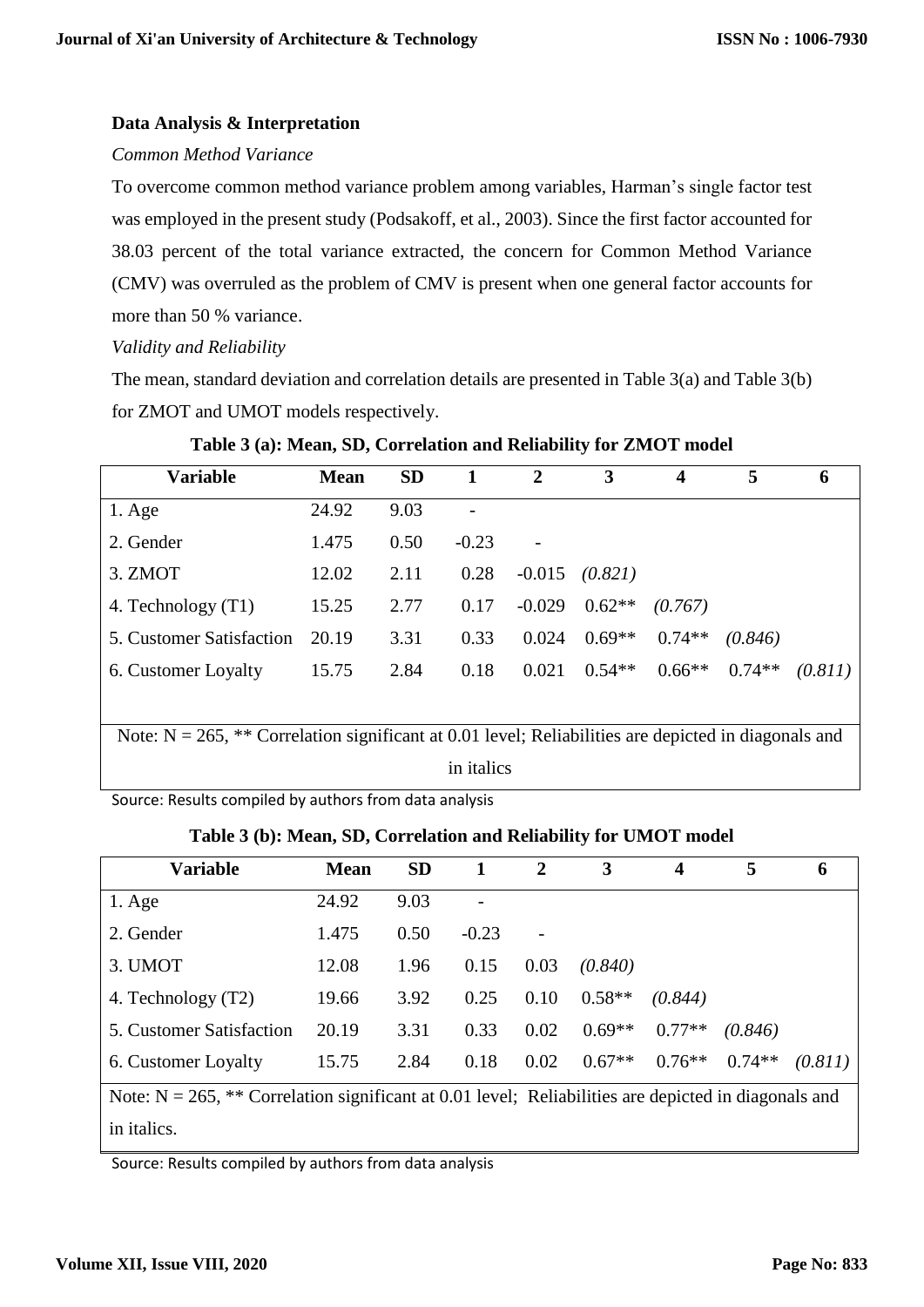The Validity and Reliability is presented in Table 4 (a) for ZMOT model & Table 4 (b) for UMOT model and was measured through convergent and discriminant validity.

| <b>Variable</b>              | CR    | <b>AVE</b> | Cronbach's | <b>Discriminant</b> |
|------------------------------|-------|------------|------------|---------------------|
|                              |       |            | alpha      | <b>Validity</b>     |
| Zero Moment of Truth (ZMOT)  | 0.861 | 0.675      | 0.755      | 0.821               |
| Technology $1(T1)$           | 0.849 | 0.589      | 0.765      | 0.767               |
| <b>Customer Satisfaction</b> | 0.926 | 0.716      | 0.900      | 0.846               |
| <b>Customer Loyalty</b>      | 0.884 | 0.657      | 0.822      | 0.811               |

**Table 4 (a): Assessment of Reliability and Validity for ZMOT model**

Source: Results compiled by authors from data analysis

| <b>Variable</b>                 | <b>CR</b> | <b>AVE</b> | Cronbach's | <b>Discriminant</b> |
|---------------------------------|-----------|------------|------------|---------------------|
|                                 |           |            | alpha      | <b>Validity</b>     |
| Ultimate Moment of truth (UMOT) | 0.878     | 0.706      | 0.791      | 0.840               |
| Technology 2 (T2)               | 0.925     | 0.712      | 0.897      | 0.844               |
| <b>Customer Satisfaction</b>    | 0.926     | 0.716      | 0.900      | 0.846               |
| <b>Customer Loyalty</b>         | 0.884     | 0.657      | 0.822      | 0.811               |

**Table 4 (b): Assessment of Reliability and Validity for UMOT model**

Source: Results compiled by authors from data analysis

The Average Variance Extracted (AVE) was used for measurement of convergent validity. The recommended value of  $AVE > 0.5$  was followed. All values were observed to be more than 0.5. The discriminant validity was established using Fornell and Larcker recommendations (Fornell & Larcker, 1981), which stated that discriminant validity should be more than correlation values of the variables. The discriminant validity was established using AVE values. The reliability was established through Composite Reliability (CR) and Cronbach's alpha values. Data analysis was done using SPSS AMOS and SPSS Andrew Hays Process v3.4 Model 4.

Hooper et al. (Hooper, et al., 2008) and MacCallum et al. (MacCallum, et al., 1996) proposed the acceptable values for model fit are;  $(\chi^2/df)$  minimum 2.0 with better model fit for higher values;  $GFI = 0.95$  and above;  $AGFI = 0.90$  and above; RMSEA preferably below 0.08 (for good fit) and RMSEA between 0.08 – 0.10 (average or fair fit); and RMR as low as possible (preferably below 0.10). The observed values are presented in Table 5.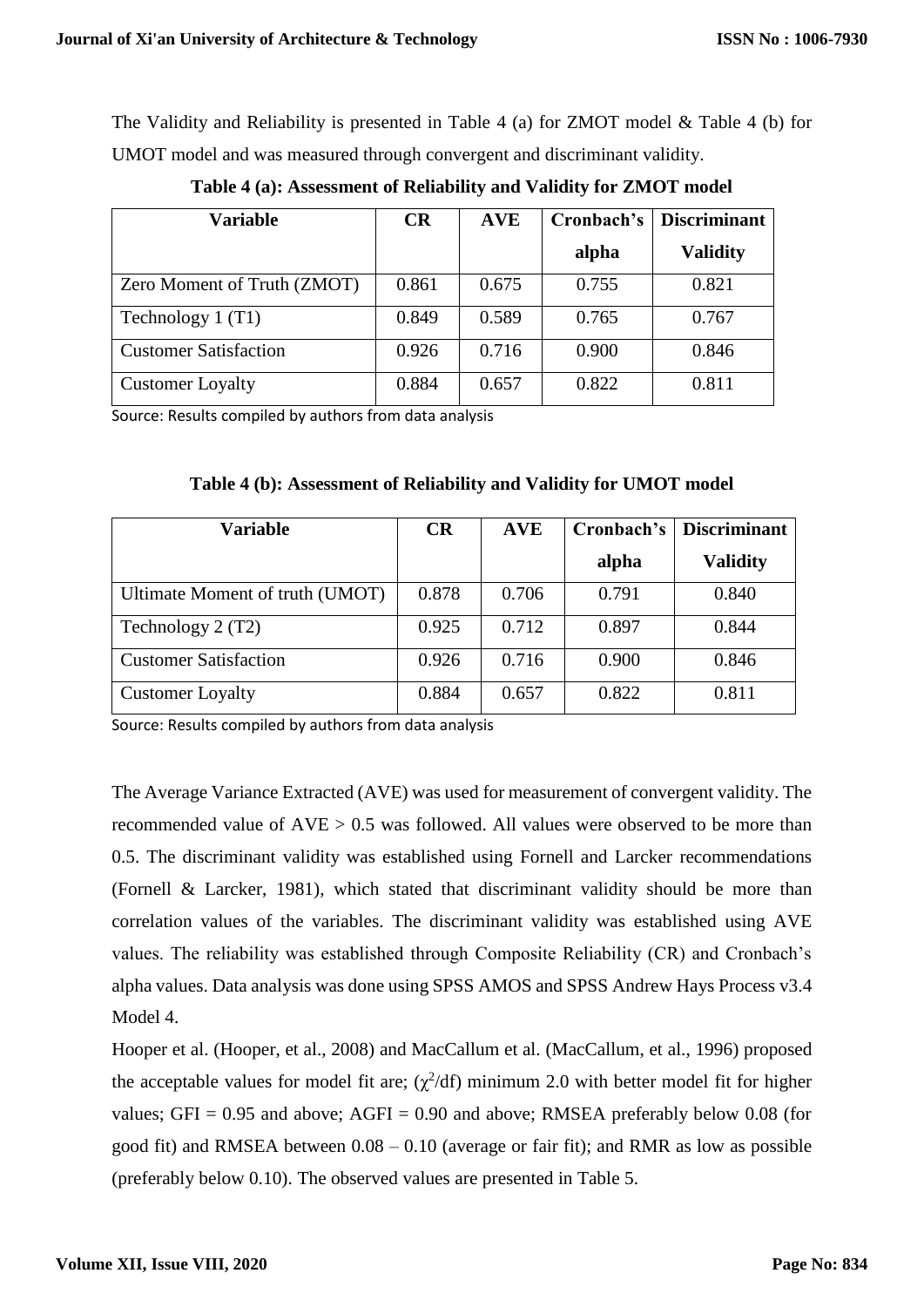| <b>Parameter</b> | <b>Model 1</b>               | <b>Model 2</b>               |
|------------------|------------------------------|------------------------------|
|                  |                              |                              |
|                  | $ZMOT-T1-$                   | $UMOT-T2-$                   |
|                  | <b>Customer Satisfaction</b> | <b>Customer Satisfaction</b> |
|                  | - Customer Loyalty           | - Customer Loyalty           |
| $\chi^2$         | 8.503                        | 43.91                        |
| df               | 2                            | 2                            |
| $\chi^2/df$      | 4.251                        | 21.955                       |
| <b>GFI</b>       | 0.984                        | 0.965                        |
| <b>AGFI</b>      | 0.922                        | 0.902                        |
| <b>RMSEA</b>     | 0.091                        | 0.098                        |
| <b>RMR</b>       | 0.092                        | 0.112                        |

#### **Table 5: Statistical Parameters for the Models**

Source: Results compiled by authors from data analysis

All relationships were tested at  $\alpha$  = 0.05 and were found significant. The R<sup>2</sup> value was observed to be 0.634 for ZMOT model with a significant p value, which indicates a decent model fit for ZMOT model. In the case of UMOT model, the  $R^2$  value was observed to be 0.713 which is again a decent fit. The  $R^2$  value for Customer Satisfaction (CS) – Customer Loyalty (CL) was observed to be 0.721.

The mediation effect for Technology (T1) between Zero Moment of Truth (ZMOT) and Customer Satisfaction (CS) as well as mediation effect of Technology 2 (T2) between UMOT and Customer satisfaction was studies by comparison of direct and indirect effects. The null and alternate hypothesis for mediation effects are stated as under:

H<sub>0</sub>: Indirect Effect = 0; H<sub>1</sub>: Indirect effect  $\neq$  0

The value Zero falls outside the lower limit values (LLCI) and upper limit values(ULCI) for both the models, and is statistically significant. Sobel test was performed (Sobel, 1982) on data for model 1 to further confirm whether the mediator variable Technology (T1) has an influence between independent variable ZMOT and dependent variable Customer Satisfaction (CS). The Sobel test p value was found significant which further indicates that Technology (T1) has a significant but partial mediation effect between ZMOT and Customer satisfaction (CS).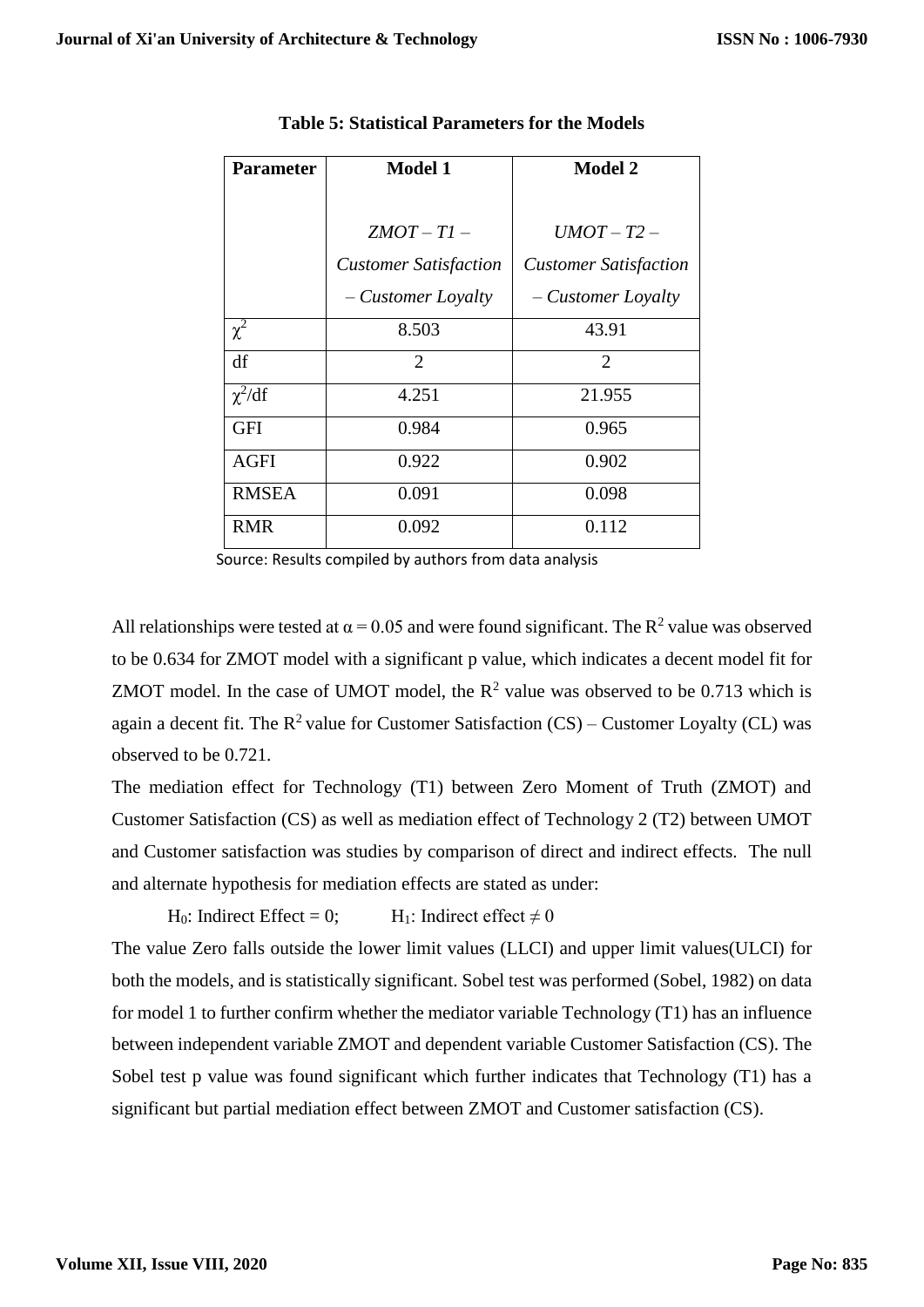Sobel test was also carried out for the second model whether mediator variable Technology 2(T2) was found to influence relationship between independent variable UMOT and dependent variable Customer Satisfaction (CS). The Sobel test p value was found significant for this model also which further indicates that Technology (T2) has a significant but partial mediation effect between UMOT and Customer satisfaction (CS). So, the null hypotheses for both the models stands rejected and alternate hypotheses are accepted.

#### **Discussion**

A comparison of obtained values with recommended values for the model 1 between ZMOT and Customer Satisfaction with partial mediation by Technology 1 (T1) indicates that the model is a moderate fit. In other words, Technology (T1) does partially moderates the relationship between zero moment of truth (ZMOT) and customer satisfaction (CS). Although technology is being widely used by various retail organizations to attract and acquire the customers, the same has not so much explored by gymnasiums. The gymnasiums and fitness centres are however catching up and are increasingly using technology to attract customers. The gymnasiums like Cure Fit (Cult) are offering online fitness sessions through Cult fit where the fitness routines can be followed by customers from the comfort of their home and they can work out with celebrities and trainers during their live or recorded programme. There are fitness programmes designed for beginners, senior ctizen and also advanced programmes for developing endurance and reaching higher fitness levels. Cure fit also offers packages like Eat fit and Mind Fit where customers can get healthy recipes and can do meditation respectively. Fitness Gears are also available which can be procured online (Curefit, n.d.). Gymnasiums like Any Time Fitness (ATF) also provide assistance to customers for finding the gym in their desired city. The gymnasium operates 24X7 and has various technological interventions like the swipe card for 24 hour access and also round the clock security. With their membership cards they can use any of the ATF gymnasium while they travel to places for leisure and work. Similar to Curefit gymnasium, Anytime fitness has blogs where the discussions on health and fitness serve to encourage the customers to join the gymnasium (Fitness, n.d.). Therefore slowly but steadily technology is being increasingly utilised by gymnasiums and the customers are getting influenced by technological interventions taken by gymnasium to enhance customer satisfaction.

The second model which is Ultimate Moment of Truth (UMOT) and Customer Satisfaction with partial mediation by Technology 2 (T2) is a weak fit. The customer may be less interested in posting progress results on technological medium or websites after availing gymnasium services. He/she may feel it as a breach of his personal privacy or may not be interested in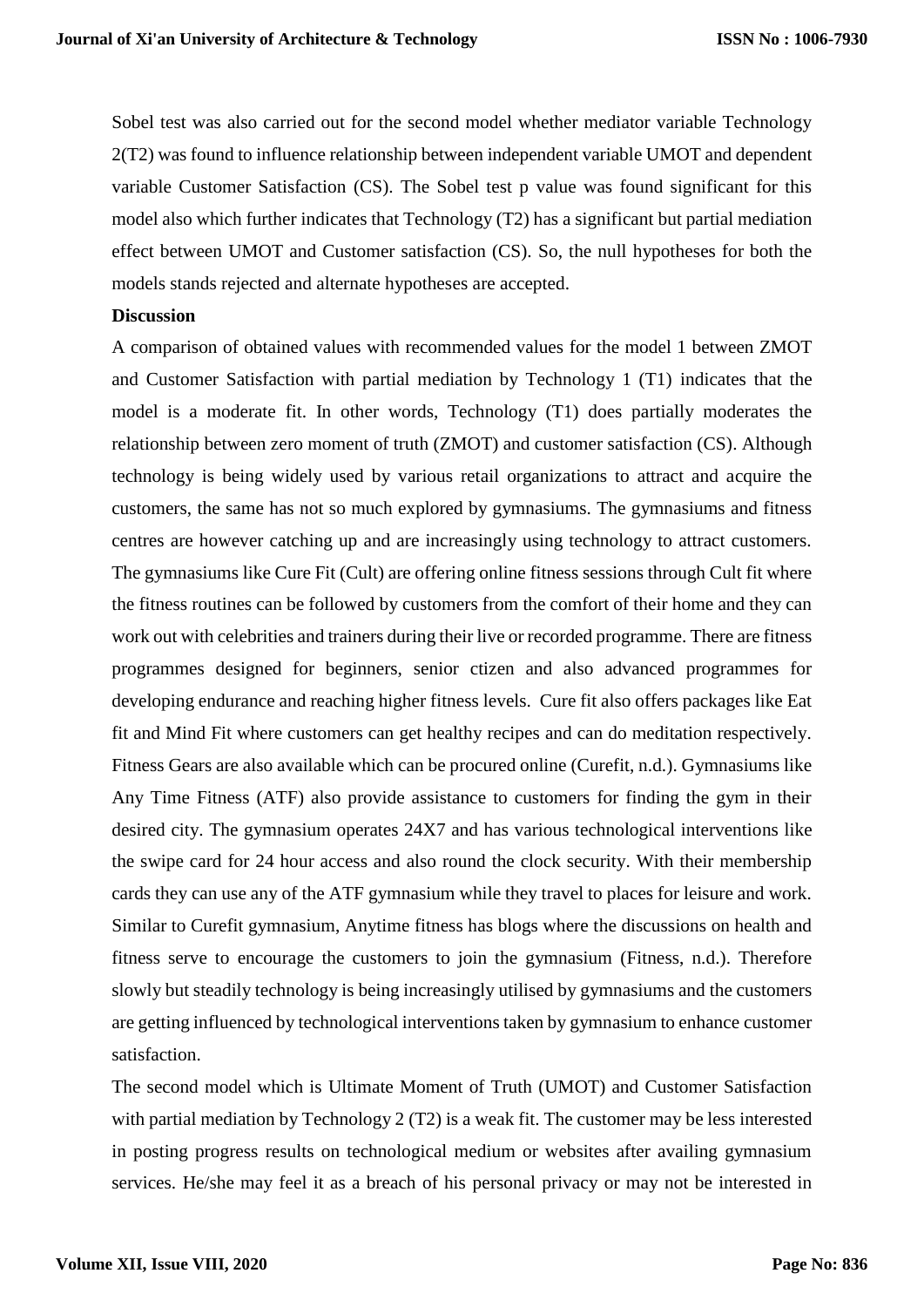availing fitness related advices like fitness run, fitness events etc. Multiple reasons may play a role in the latter case like; customer may not have achieved desired results either due to his body tendency or workout regime or diet plan during fitness regime or any other reason. At the same time, customer may not be interested in maintaining the fitness diet plan due to multiple reasons like taste, preference etc. or may not be interested in availing fitness challenges posed by the gymnasium on websites. Even, the marketing gimmicks like discount coupons or extension of membership or posting fitness results on gymnasium website might not lure a customer and therefore the ultimate moment of truth wherein the customer is usually expected to post the reviews of his/her experience with the product/service did not exhibit a strong model fit. This study indicates that technology has a better impact on customer satisfaction prior to availing gymnasium services when the customer is enquiring about the same and evaluating options before making his/her decision for gymnasium services as compared to the later stage when he is using the gymnasium and achieving results. Gymnasium service providers therefore can focus on engaging more with the customers by usage of technology. Since the adoption and modernization of gymnasiums is relatively new in India, there are higher chances that with increase in competition, the adoption of technology for customer acquisition, servicing and retention increases for gymnasium and a similar study at a later stage might result in a better model fit.

#### **What Does This Article Add**

Although technology has been widely used in various sports but its role in attracting and satisfying customers in a gymnasium has not been researched so far. Almost every business today is using technology for building customer connect so as to build a loyal customer base. Experiential purchases such as gymnasium memberships depend a lot on a positive word of mouth and referrals. Technology can enable the gymnasiums to devise ways for customer acquisition and retention. However, without a complete knowledge of the impact of technology during various interactions of gymnasium with its customers, it would be difficult for formulating any concrete plans for attracting and retaining customers. The results of the present study will provide inputs which gymnasium owners can apply to increase their customer acquisition and loyalty.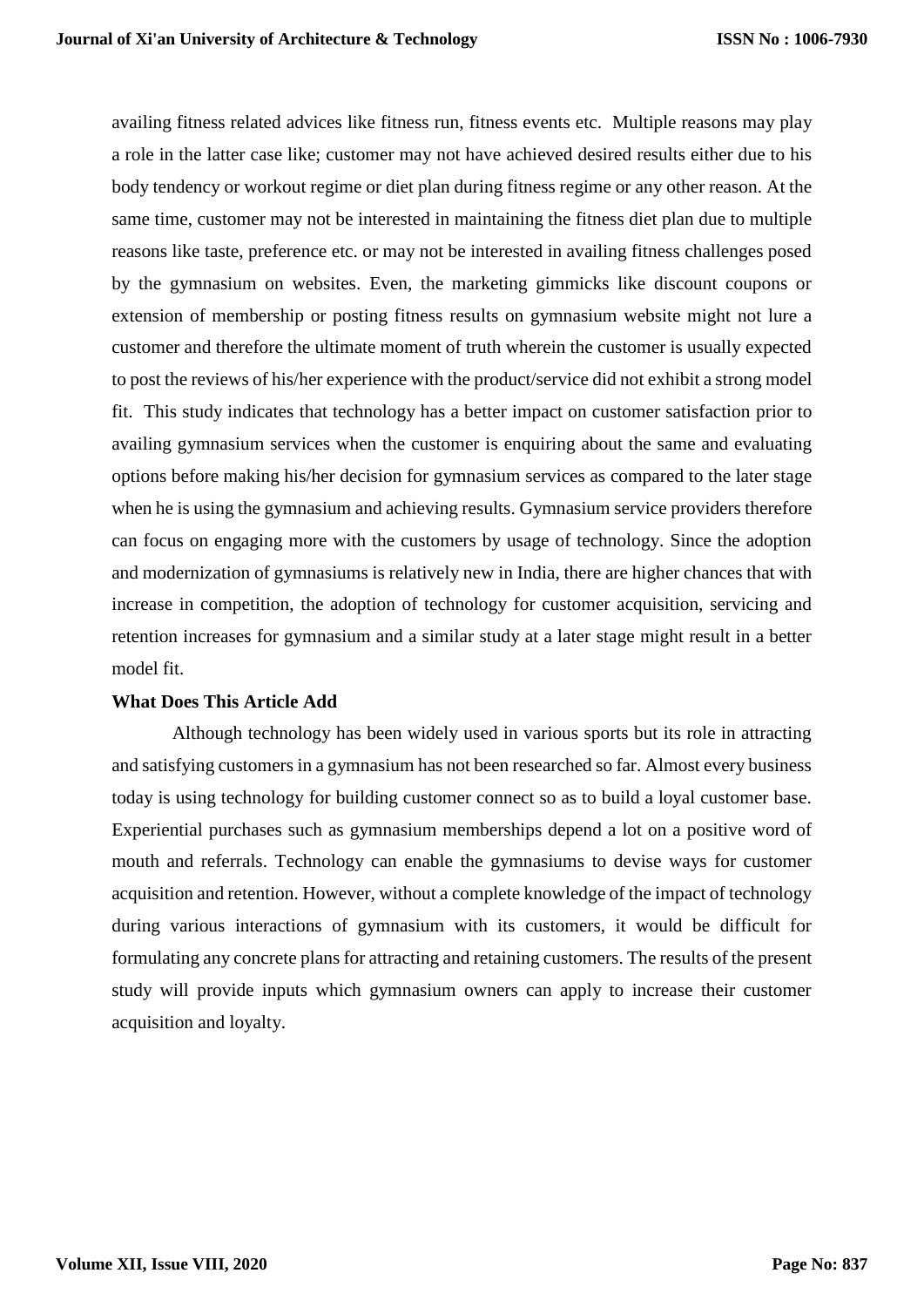References

- Afsanepurak, S., Hossini, R., & Seyfari, M. (2012). A Comparison of Customers` Satisfaction with Aerobics and Bodybuilding in Public and Private Gyms. *International Journal of Academic Research in Business and Social Sciences, 2*(1), 522-528.
- Al-alak, B. A. (2010). Evaluating the Effect of Marketing Activities on Relationship Quality in the Banking Sector: The Case of Private Commercial Banks in Jordan. *International Journal of Marketing Studies, 2 (1)* , 78-91.
- Appleton, L. (2012). Assuring quality using "moments of truth" in super-converged services. *Library Management, 33 6/7*, 414 - 420.
- Asimakopoulos, S., Asimakopoulos, G., & Spillers, F. (2017). Motivation and User Engagement in Fitness Tracking:Heuristics for Mobile HealthcareWearables. *In Informatics, 4*(1), 5.
- Beaujean, M., Davidson, J., & Madge, S. (2006). The "Moment of Truth" in Customer Service. *Mckinsey Quarterly, 1*(Feb), 62-73.
- Berndt, A., Herbst, F., & Roux, L. (2004). Customer Relationship Management Implementation Within a Retail Banking Environment: A South African Perspective. *Southern African Business REview, 8*(2), 31-41.
- Berry, L., Carbone, L., & Haeckel, S. (2002a). Managing the Total Customer Experience. *MIT Sloan Management Review, Spring*, 85-89.
- Bitner, M. (1990). Evaluating Service Encounters: The Effects of Physical Surroundings and Employee Responses. *Journal of Marketing, 54*(April), 69-82.
- Bitner, M. (1995). Building Service Relationships:It's All About Promises. *Journal of the Academy of Marketing Science, 23*(4), 246-251.
- Bitner, M. J., & Brown, S. W. (2000). Technology Infusion in Service Encounters . *JOURNAL OF THE ACADEMY OF MARKETING SCIENCE, 8 (1)* , 138-149.
- Bitner, M., Brown, S., & Meuter, M. (2000). Technology Infusion in Service Encounters. *Journal of the Academy of Marketing Science, 28*(1), 138-149.
- Brooks , R. (2000). Why Loyal Employees and Customers Improve the Bottom Line. *Journal of Quality and Participation, 23*(2), 40-44.
- Chen, R., Hsiao, J., & Hwang, H. (2012). Measuring customer satisfaction of Internet banking in Taiwan: scale development and validation. *Total Quality Management & Business Excellence, 23*(7-8), 749-767.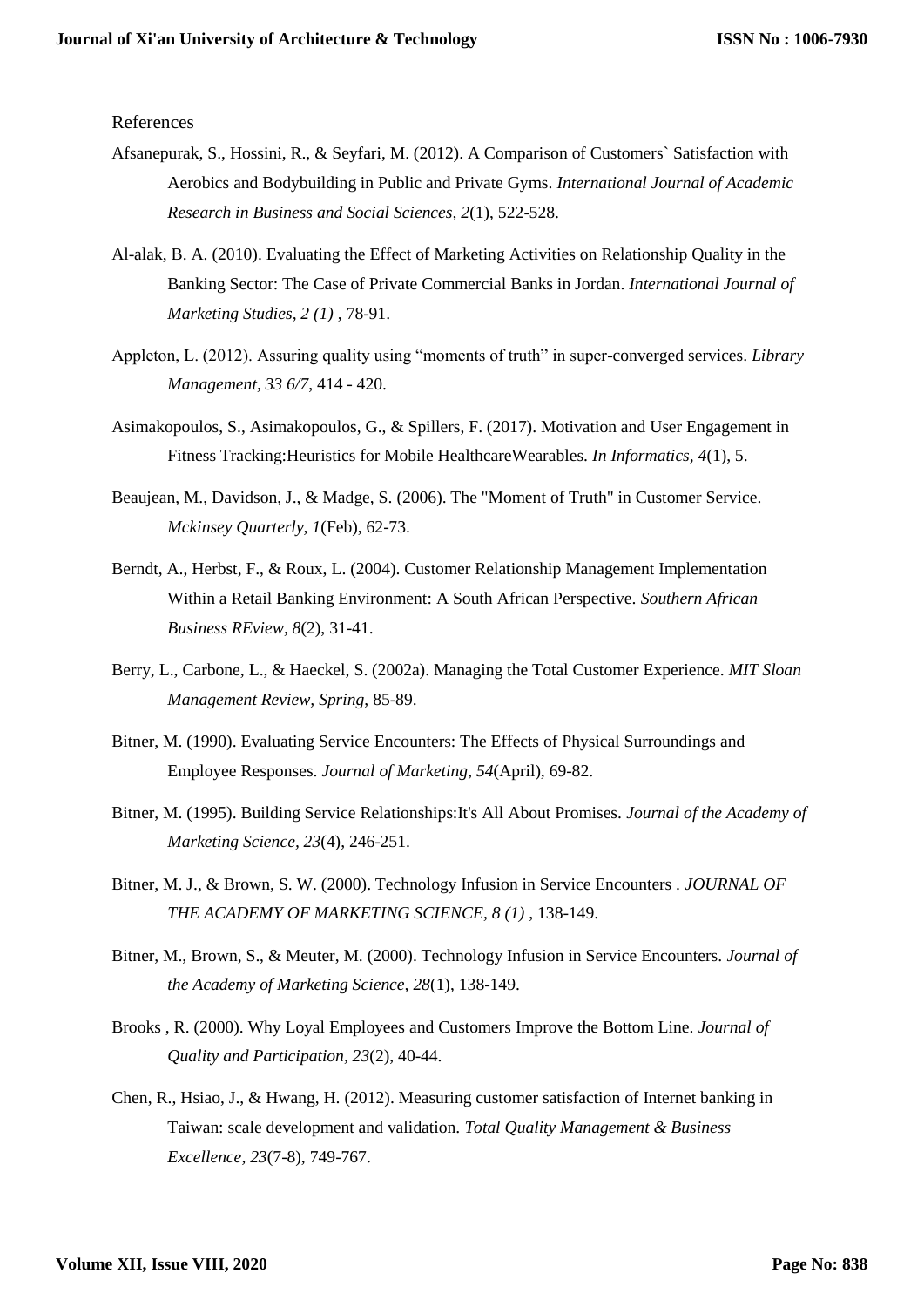- Chen, Y., & Pu, P. (2014). HealthyTogether: Exploring Social Incentives for Mobile Fitness Applications. *In Proceedings of the second international symposium of chinese chi* , 25-34.
- Chiu, W., Kwag, M.-S., & Bae, J.-S. (2015). Customers as partial employees: the influences of satisfaction and commitment on customer citizenship behavior in fitness centers. *Journal of Physical Education and Sport, 15*(4), 627-633.
- Christopher, M. P. (2002). *Relationship Marketin.* Oxford: Oxford: Butterworth-Heinemann, ISBN-13: 978-0750648394 .
- Cina, C. (1990). Five Steps to Service Excellence. *Journal of Services Marketing, 4*(2), 39-47.
- Curefit. (n.d.). *cult.fit*. Retrieved from cure.fit: https://www.cure.fit/cult/home
- Dagger, T., Sweeney, J., & Johnson, L. (2007). A hierarchical model of health service quality: scale development and investigation of an integrated model. *Journal of Service Research, 10*(2), 123-142.
- Darin, T., Almeida, R., Carneiro, N., Silva, D., & Sánchez, J. (2015). Motivational Resources for Physical Exercises: Evaluation of User Experience in Mobile Fitness Applications. *Nuevas Ideas en Informática Educativa TISE*, 323-332.
- Edvardsson, B., Gustafsson, A., Johnson, M., & Sanden, B. (2000). *New Service Development and Innovation in the New Economy.* Lund: Studentlitteratur.
- Ferrand, A., Robinson, L., & Florence, P. (2010). The Intention-to-Repurchase Paradox: A Case of the Health and Fitness Industry. *Journal of Sport Management, 24*, 83-105.
- Fitness, A. (n.d.). *ANYTIME FITNESS*. Retrieved from anytimefitness.com: https://www.anytimefitness.com/membership/
- Fornell, C., & Larcker, D. (1981). Evaluating structural equation models with unobservable variables and measurement error. *Journal of Marketing Research, 18*(1), 39-50.
- George, A., & Kumar, G. (2014). Impact of service quality dimensions in internet banking on customer satisfaction. *Decision, 41*(1), 73-85.
- Godarzvand, M., Yousefi, S., & Delshad, M. (2016). The relationship between management commitment to service quality and organizational output according to mediating role ofthe effective participation of employees in the banks of Gilan province. *Journal of Development and Transformation Management, 24*(2), 39-50.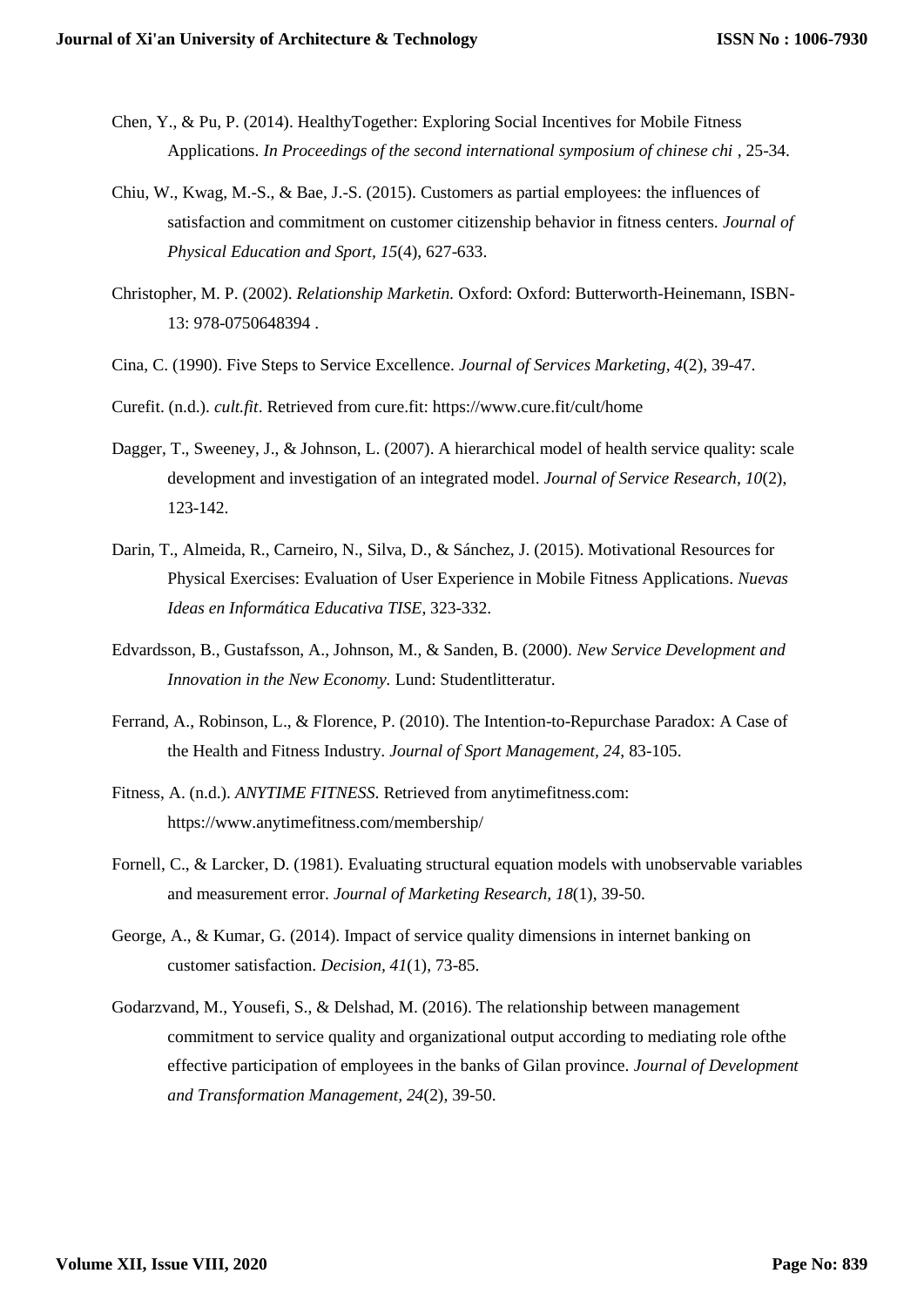- Gui, X., Chen, Y., Caldeira, C., Xiao, D., & Chen, Y. (2017). When Fitness Meets Social Networks: Investigating Fitness Tracking and Social Practices on WeRun. *Social Computing and Health*, 1647-1659.
- Gupta Abhinav. (2016). Service quality and delivery in banking services—An Indian perspective. *Cogent Business & Management, 3: 1243504*, 2-14.
- Gupta, A. (2016). Service quality and delivery in banking services—An Indian perspective. *Cogent Business & Management, 3*(1), 1243504.
- Hellier, P., Geursen, G., Carr, R., & Rickard, J. (2003). Customer repurchase intention:A general structural equation model. *European Journal of Marketing, 37*, 1762–1800.
- Hennig-Thurau, T., Groth, M., Paul, M., & Gremler, D. (2006). Are all smiles created equal? How emotional contagion and emotional labor affect service relationships. *Journal of Marketing, 70*(3), 58-73.
- Heymann, M. (2015). Spotlight on service: Integrating workforce management with employee engagement to optimize customer satisfaction and profitability. *Global Business and Organizational Excellence, 34*(5), 6-12.
- Hooper, D., Coughlan, J., & Mullen, M. (2008). Structural equation modelling: Guidelines for determining model fit. *Electronic Journal of Business Research Methods, 6*(1), 53-60.
- Howat, G. (2007). Predictors of Customer Loyalty for Aquatic and Fitness Centres. *12th Congress European Association for Sport Management*, (pp. 309-312).
- Hubbert, A. R., A., Sehorn, A., & Brown, S. (1995). Service expectations: the consumer versus the provider. *International Journal of Service Industry Management, 6*(1), 6-21.
- Hui, S., Huang, Y., Suher, J., & Inman , J. (2013). Deconstructing the "first moment of truth": Understanding unplanned consideration and purchase conversion using in-store video tracking. *Journal of Marketing Research, 50*(4), 445-462.
- Hultman, J. (2005). The Moment of Truth: A key to Successful Services Marketing. *INTI Journal, 1*(5), 363-370.
- Hyken, S. (2106, April 9). *The new Moment of Truth in Business*. Retrieved from Forbes.com: https://www.forbes.com/sites/shephyken/2016/04/09/new-moment-of-truth-inbusiness/#492b660838d9
- IBEF. (2019, December). *IBEF, India Brand Equity Foundation*. Retrieved February 12, 2020, from India Healthcare Industry Analysis: https://www.ibef.org/industry/healthcare-presentation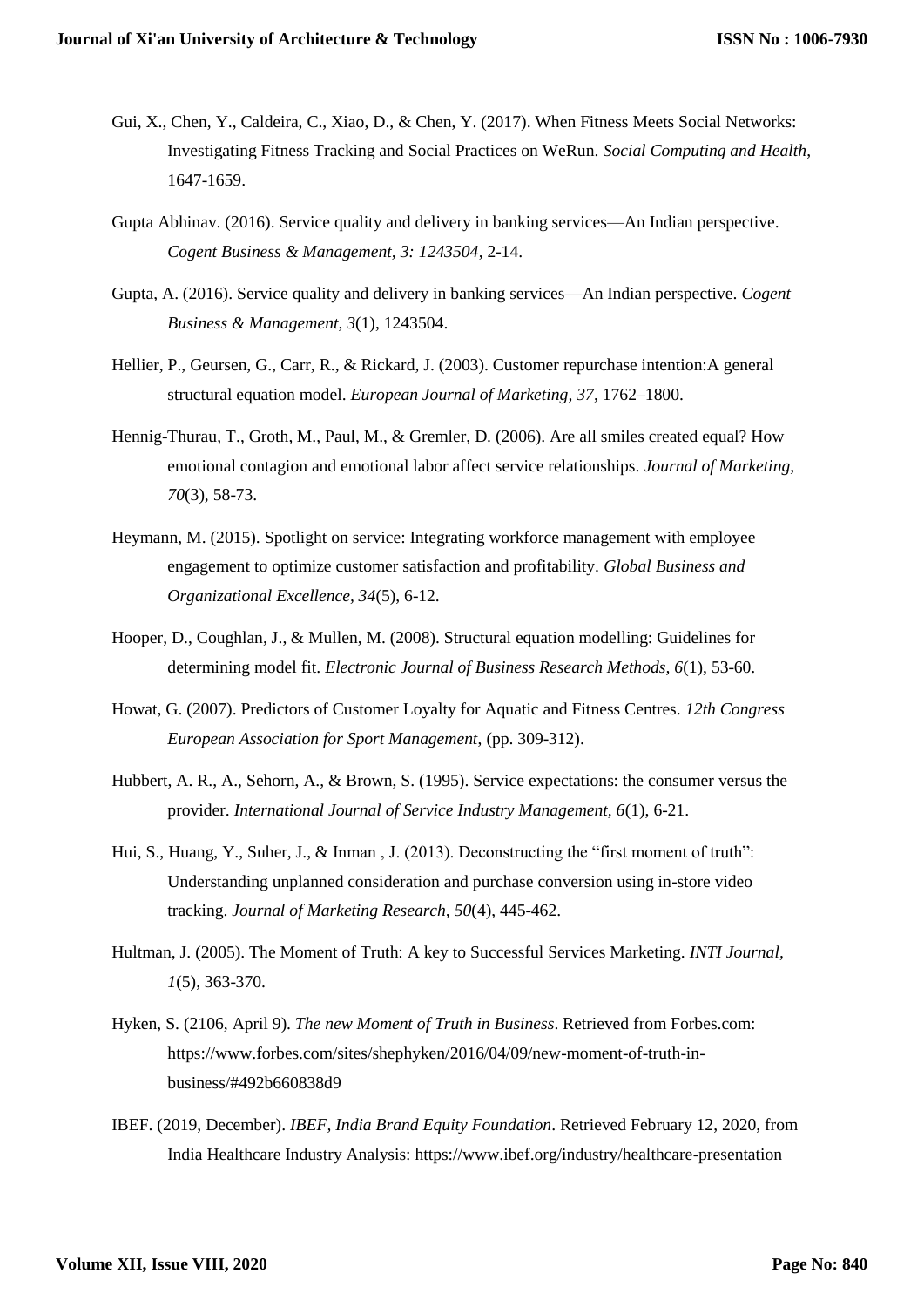- Inc.com. (2017, October 3). *5 Steps to Winning the Zero Moment of Truth*. Retrieved December 19, 2019, from Inc.com: https://www.inc.com/entrepreneurs-organization/5-steps-to-winningzero-moment-of-truth.html
- Khalifa, M., & Liu, V. (2007). Online consumer retention: contingent effects of online shopping habit and online shopping experience. . *European Journal of Information Systems, 16*(6), 780-792.
- Khan, I., & Garg, R. J. (2015). Customer Service Experience in Hotel Operations: An Empirical Analysis. *Procedia - Social and Behavioral Sciences, 189 ( 2015 )* , 266-274.
- Khan, P. a. (2012). Customer Service Strategies and Critical Success Factors in Managing Customer Relationships in Banking Sector . *Innovation in Banking and Finance, 1, ISSN: 2277-7830 (print)*, 41-44.
- Khan, P., & Chouksey, R. (2012). Customer Service Strategies and Critical Success Factors in Managing Customer Relationships in Banking Sector. *IBMRD's Journal of Management & Research, 1*(1), 41-44.
- Klaus, P., & Maklan, S. (2012). Towards a Better Measure of Customer Experience. *International Journal of Market Research, 55*(2), 227-246.
- Löfgren, M. (2005). Winning at the First and Second Moments of Truth: An Exploratory Study. *Managing Service Quality: An International Journal, 15*(1), 102-115.
- Lofgren, M. (2005). Winning at the first and second moments of truth: an exploratory study. *Managing Service Quality, 15 (1)* , 102-115.
- Lofgren, M., Witell, L., & Gustafsson, A. (2008). Customer Satisfaction in the First and Second Moments of Truth. *Journal of Product & Brand Management, 17*(7), 463-474.
- Lotz, C. (2009). Customer service quality at selected Commercial Health and Fitness centres in KwaZulu-Natal. *Doctoral Dissertation*.
- MacCallum, R., Browne, M., & Sugawara, H. (1996). Power analysis and determination of sample size for covariance structure modeling. *Psychological Methods, 1*(2), 130.
- Menon, K. a. (2007). Building customers' affective committment towards retail banks: The role of CRM in each "moment of Truth". *Journal of Financial Services Marketing, 12 (2)* , 157–168 .
- Menon, K., & Connor, A. (2007). Building Customers' Affective Commitment towards Retail Banks: The role of CRM in each ' Moment of Truth '. *Journal of Financial Services Marketing, 12*(2), 157-168.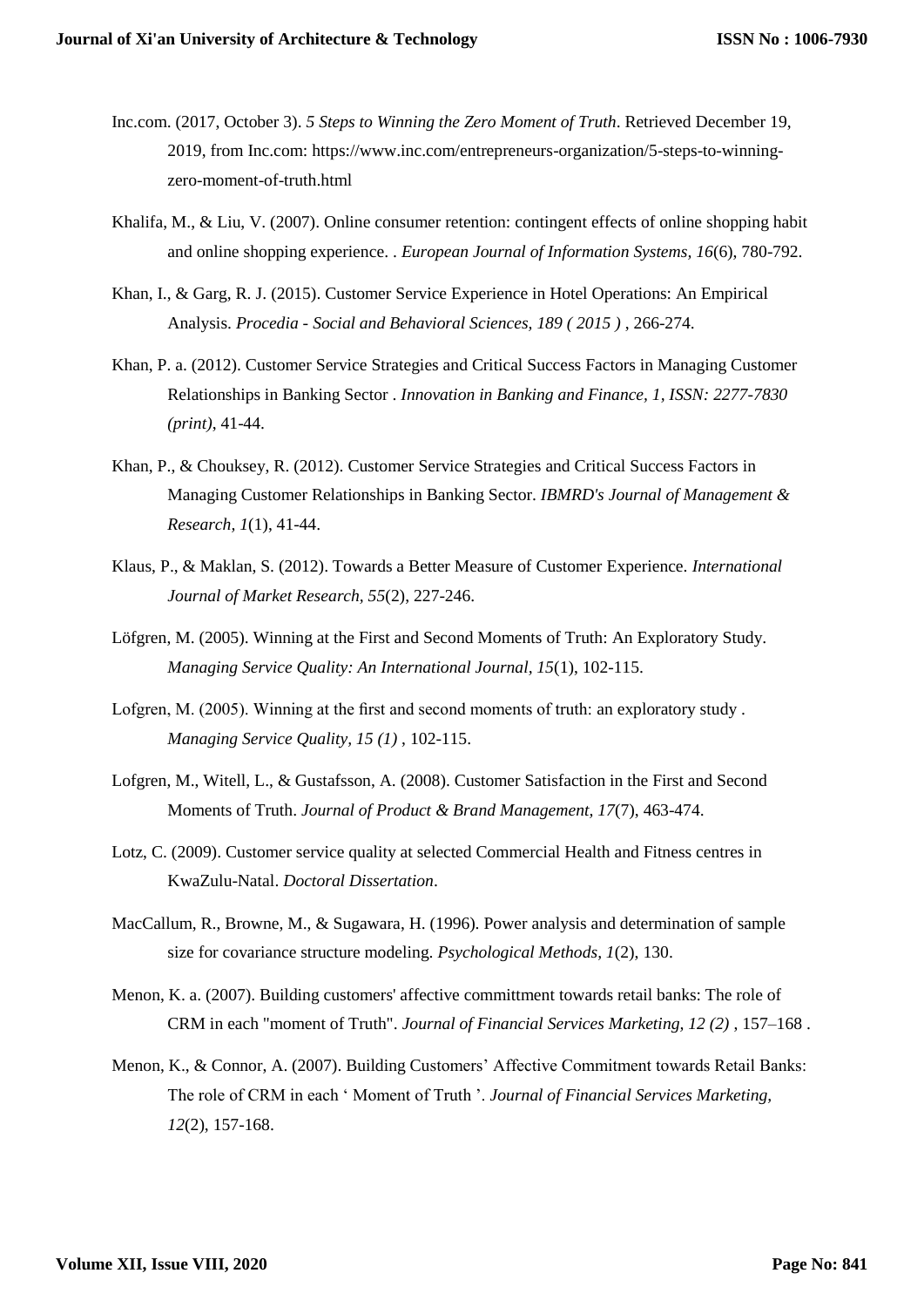- Mishra, A. (2009). A Study on Customer Satisfaction in Indian Retail Banking. *The IUP Journal of Management Research, Vol. VIII (11)*, 45-61.
- Moran, G., & Muzellec, L. a. (2014). Consumer Moments of Truth In the Digital Context; How "Search" and "E-Word of Mouth"Can Fuel Consumer Decision Making. *Journal of Advertising Research, DOI: 10.2501/JAR-54-2-200-204*, 200-204.
- Moran, G., Muzellec, L., & Nolan, E. (2014). Consumer Moments of Truth In The Digital Context: How "Search" and "E-Word of Mouth"Can Fuel Consumer Decision Making. *Journal of Advertising Research, 54*(2), 200-204.
- Moran, G., Muzellec, L., & Nolan, E. (2014). Consumer moments of truth in the digital context: How "search" and "e-word of mouth" can fuel consumer decision making. *Journal of Advertising Research, 54*(2), 200-204.
- Muzellec, L., & O'Raghallaigh, E. (2018). Mobile technology and its impact on the consumer decision-making journey: how brands can capture the mobile-driven "Ubiquitous" moment of truth. *Journal of Advertising Research, 58*(1), 12-15.
- Muzellec, L., & Raghallaigh, E. (2018). Mobile Technology and Its Impact on the Consumer Decision Making Journey: How Brand can Capture The Mobile-Driven "Ubiquitous" Moment of Truth. *Journal of Advertising Research, 58*, 12-15.
- Nuseir, M., Akroush, M., Mahadin, B., & Bataineh, A. (2010). The effect of e-service quality on customers' satisfaction in banks operating in Jordan: an empirical investigation of customers' perspectives. *International Journal of Services, Economics and Management, 2*(1), 80-108.
- Oliver, R. (1999). Whence consumer loyalty? *Journal of Marketing, 33*(4\_suppl1), 33-44.
- Oliver, R., Rust, R., & Varki, S. (1997). Customer delight: foundations, findings, and managerial insight. *Journal of Retailing, 73*(3), 311.
- Parasuraman, A., Zeithaml, V., & Berry, L. (1994). Reassessment of expectations as a comparison standard in measuring service quality: Implications for further research. *Journal of Marketing, 58*(Jan), 111–124.
- Parasuraman, A., Zeithaml, V., & Malhotra, A. (2005). ES-QUAL: A multiple-item scale for assessing electronic service quality. *Journal of Service Research, 7*(3), 213-233.
- Pee, L., Jiang, J., & Klein, G. (2019). E-store loyalty: Longitudinal comparison of website usefulness and satisfaction. *International Journal of Market Research, 61*(2), 178-194.
- Peppers, D., Rogers, M., & Dorf, B. (1999). Is Your Company Ready for One -to One Marketing. *Harvard Business Review, 77*(1), 151-160.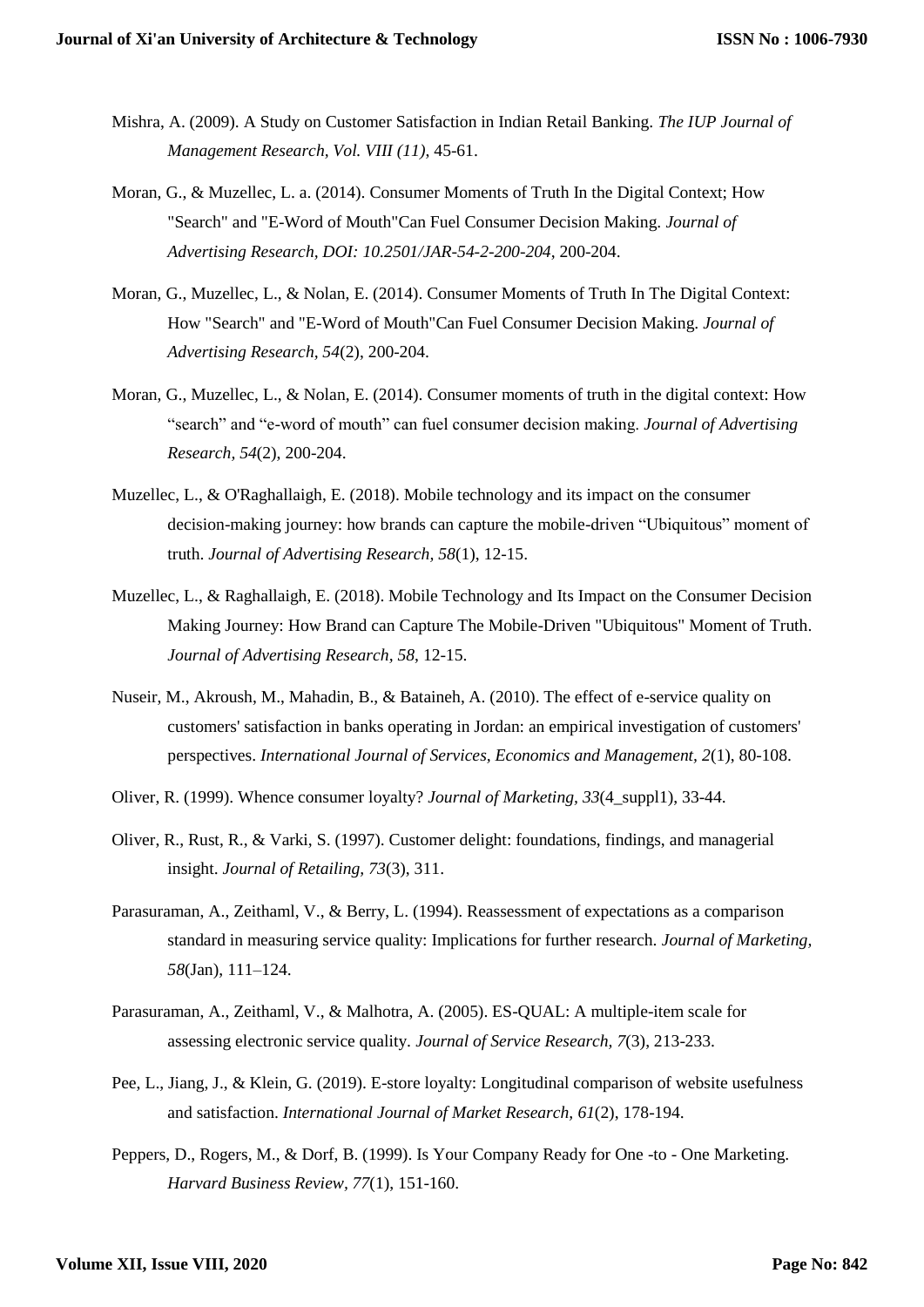- Podsakoff, P., MacKenzie, S., Lee, J., & Podsakoff, N. (2003). Common method biases in behavioral research: a critical review of the literature and recommended remedies. *Journal of Applied Psychology, 88*(5), 879.
- *Research and Markets*. (2019, February 22). Retrieved March 19, 2020, from Globenewswire.com: https://www.globenewswire.com/news-release/2019/02/22/1740160/0/en/Indian-6-Bn-Sportsand-Fitness-Goods-Market-2019-2024-Industry-Trends-Share-Size-Growth-Opportunity-and-Forecasts.html
- Santos, J. (2003). E‐service quality: a model of virtual service quality dimensions. *Managing Service Quality: An International Journal*.
- Sarpong, S. (2016). The Service Industry and the "Moment of Truth": The Quest for the Holy Grail. *Athens Journal of Tourism, 3*(1), 25-40.
- Sarpong, S. (2016). The Service Industry and the" Moment of Truth": The Quest for the Holy Grail. *Athens Journal of Tourism, 3*(1), 25-40.
- Shostack, G. (1985). Planning the Service Encounter. In J. Czepiel, M. Solomon, & C. Surprenant, *The Service Encounter* (pp. 243-254). Lexington, MA: Lexington Books.
- Sobel, M. (1982). Asymptotic confidence intervals for indirect effects in structural equation models. *Sociological Methodology, 13*, 290-312.
- Soderlund, M., & Julander, C.-R. (2009). Physical attractiveness of the service worker in the moment of truth and its effects on customer satisfaction. *Journal of Retailing and Consumer Services, 16*, 216-226.
- Tabaku, E., & Kruja, D. (2019). An integrated framework for customer loyalty in the hotel sector. *Serbian Journal of Management, 14*(1), 205-221.
- Terzoglou, M., Papadopoulos, P., Koronas, V., & Matsaridis, A. (2012). Quality Assessment of Private Fitness Centers in Eastern Thessaloniki. *Studies in Physical Culture and Tourism, 19*(4), 196-200.
- Thompson, B. (2006). Customer Experience Management:The Value of "Moments of Truth". *Customer Think Corporation white paper, Customer Think*, 1-18.
- Underwood, R., Klein, N., & Burke, R. (2001). Packaging Communication: Attentional Effects of Product Imagery. *Journal of Product & Brand Management, 10*(7), 403-422.
- Vargo , S., & Lusch , R. (2004). Evolving to a New Dominant Logic for Marketing. *Journal of Marketing, 68*(January), 1-17.